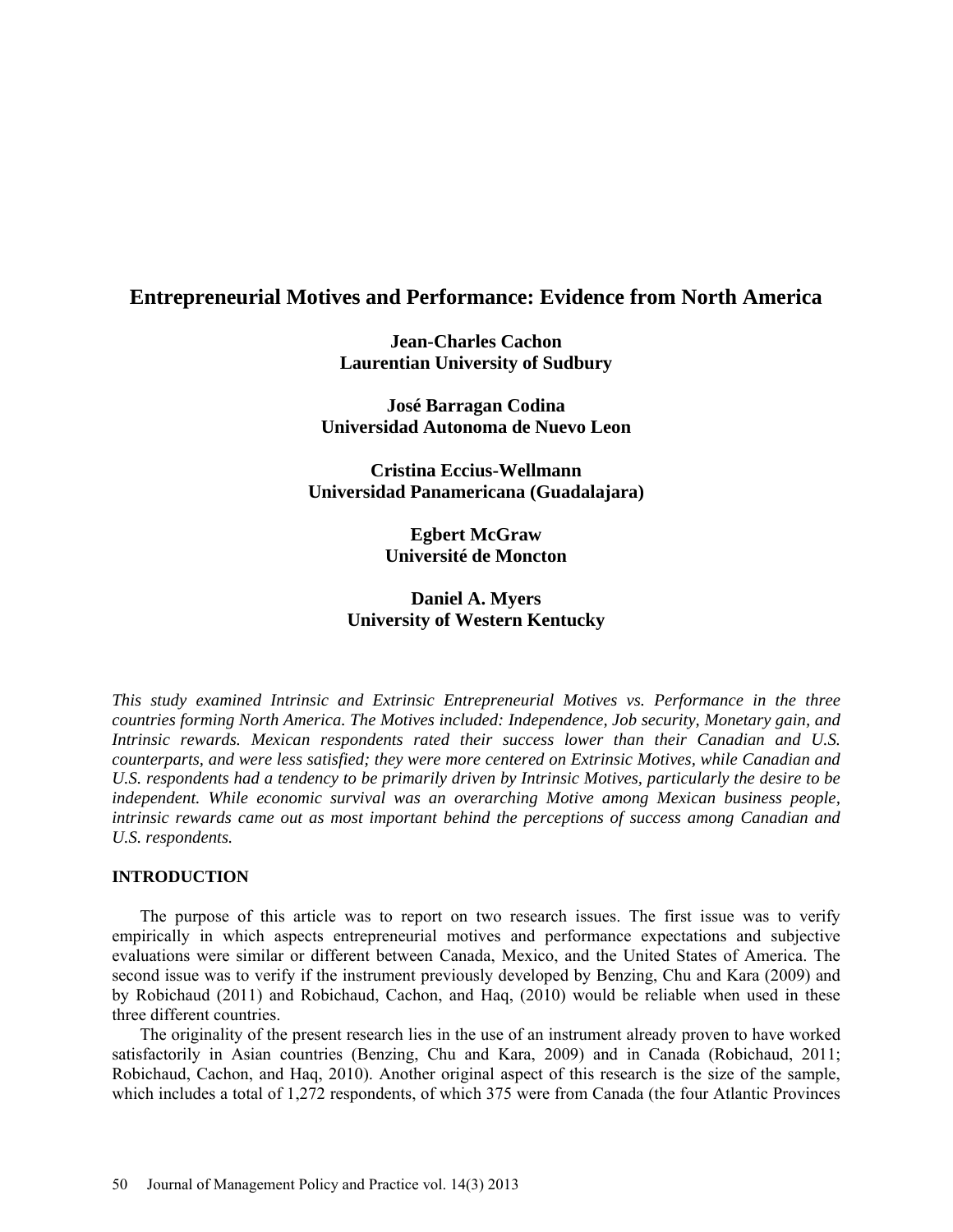and Ontario), 278 from Mexico (states of Jalisco and Nuevo Leon), and 619 from the U.S.A. (Illinois, Kentucky, and Tennessee). It is particularly noteworthy to acknowledge that empirical studies of entrepreneurs are not as abundant in Mexico as they are in the U.S. or Canada. As the literature review will show, most of the research relevant to entrepreneurial motivation in Latin America is based on macroeconomic data and government surveys.

The data gathering process involved six teams of researchers from the three countries. These researchers were involved in a five-year consortium funded by the governments of the three NAFTA countries. One objective of the project was to research entrepreneurs identified with particular minority situations, such as women, Indigenous peoples, immigrants, and minorities specific to some countries such as French Canadians and rural business people. Results regarding these groups are expected to be presented separately, as the present report deals only with the motives of the general groups.

As the literature review will indicate, previous research on entrepreneurial motives had identified the necessity to investigate in further detail various contexts in which business creation was occurring (Carsrud and Brannback, 2011). In terms of motives, the dichotomy between intrinsic and extrinsic motives had proven of particular interest in the literature (Robichaud and McGraw, 2008).

The theoretical framework for this research includes six components, of which four are measured by the instrument, i.e. the Motives of the entrepreneurs, the Barriers they faced, the Success Factors involved, and the Performance Expectations and Evaluations entrepreneurs were contemplating.

## **LITERATURE REVIEW**

The review below starts by examining the fundamental psychological aspects of Motivation as a general human behavior research problem. A second section reviews experimental psychology and links motivation theories to the literature in organizational behavior, management, and entrepreneurship. The third part reviews motivational aspects specific to entrepreneurship.

### **Psychological Foundations of Motivation Theory**

Psychologists define the study of motivation as the inquiry into human thought and behavior. The purpose of motivation research is to identify why people think and act the way they do, given a number of external factors that affect them.

Psychological theory considers motivation as a problem divided into two parts, the first one being triggering the activation of behavior, the second one being the direction of behavior. Psychologists have recognized that all the complexities related to motives and their interactions amongst organisms are not a completely understood phenomenon (Deese, 1967). These observations were considered as being particularly true for human motivation.

Behavior activation involves the satisfaction of biological needs, while cognitive needs give behavior a direction. Behavior activation is described as a response of the cells in the central nervous system to either a) internal or external stimuli or, b) to internal central nerve cell activity. Biological needs such as hunger also provoke arousal. Such arousal to activity contrasts with a previous state of rest. Physiological needs and instincts have been documented by psychologists to produce specific responses (Beach, 1948, 1955; Tinbergen 1951; Lorenz, 1966).

Explaining the activation of behavior was only able to describe its physiological triggers. Explaining the direction of behavior, however, is the most complex part as it involves cognitive needs or motives. These motives, which form Motivation as a general construct, derive in part from 1) physiological stimuli or variables (genes, hormones, brain and other stimuli) and 2) from psychological variables which are dependent from experience and learning. These psychological variables are learned and include social learning, cultural learning, expectancies of outcomes, as well as negative and positive reinforcers (incentives or disincentives to act in a specific way).

Zimbardo (1985) summarizes the role of motivation as a set of intervening variables between a range of stimuli inputs belonging to the two categories of variables mentioned above (physiological and psychological), and a number of possible actions, «response outputs», or «behavioral responses». These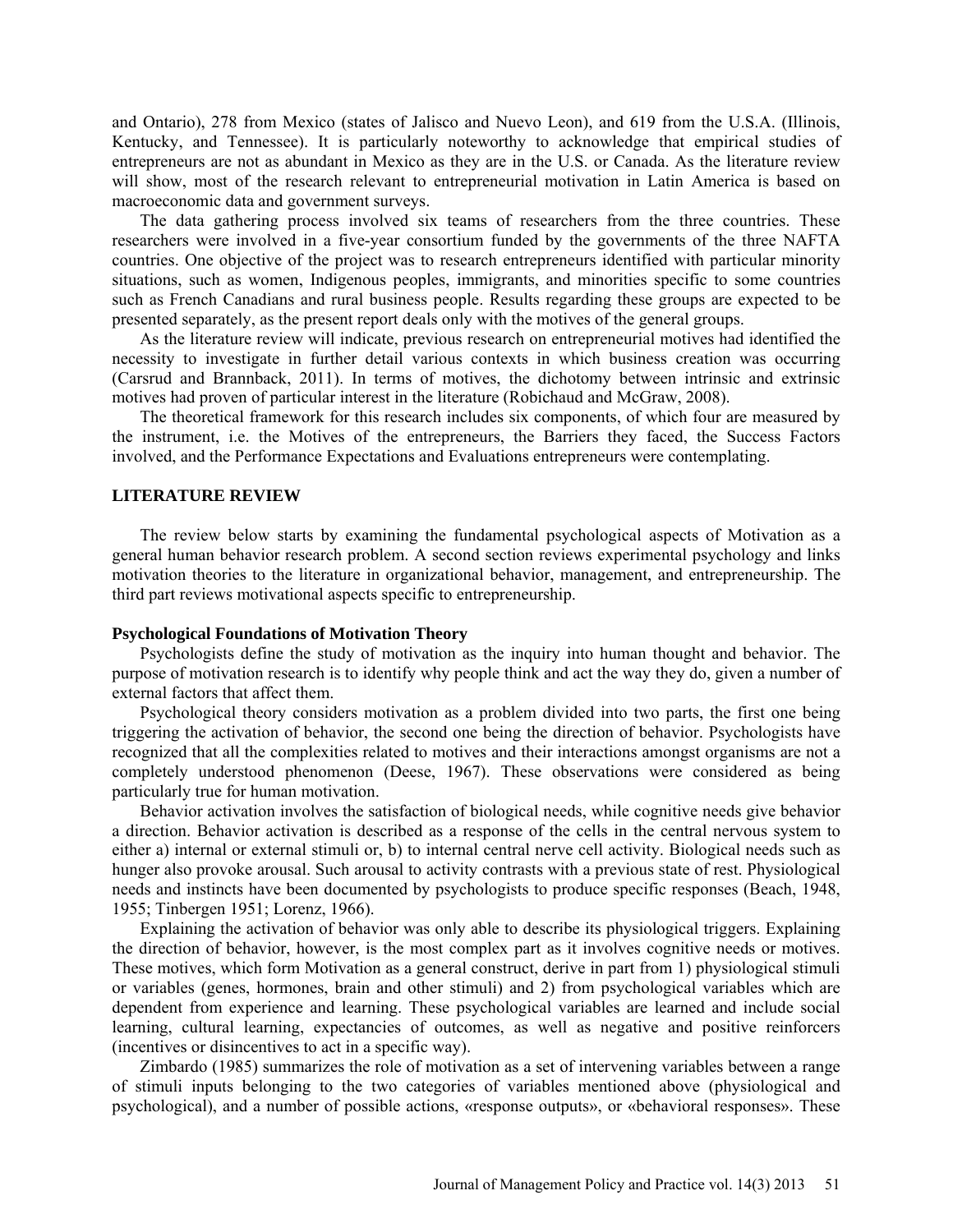behavioral responses include, according to Zimbardo, activity within the nervous system, goal-directed or instrumental actions, unrewarded persistence, goal-reaching actions such as consumption, as well as actions which are displaced, disguised, or disruptive. These latter actions can be fantasies and dreams but also accidents, or substitute target actions which are performed in replacement of a course of action that may appear more desirable but is not perceived as being within reach for whatever reason.

Psychological theories of motivation have been, for several decades, tested by experimental psychologists. The concepts used as components of these theories have been operationalized into laboratory experiments using animals. Results obtained so far from these experiments are showing the complexity of the decisions relative to motives and expected outcomes from actions.

## **Experimental Psychology and Applied Aspects of Motivation**

Experimental psychologists have always been testing their theories on laboratory animals such as rats. In doing so, they have successfully demonstrated that actions (often also labeled as «behavioral responses», Bartoshuk, 1971) are a function of a degree of deprivation. For example, studies were conducted on water deprived rats (Stellar and Hill, 1952, Collier, 1964), as well as food deprived rodents (Miller, 1956, 1957) and pigeons (Megibow and Zeigler, 1968). Conclusions from this body of research were that, on an experimental basis, each deprivation procedure was resulting in a unique type of action. While the degree or the intensity of the response to the stimuli varied, researchers did conclude that deprivation was a powerful trigger for action. Recent research related to food deprivation is showing that complex brain processes are involved among rodents such as rats and mice, where, for example, animals decide whether they are satisfied with a «good enough», rather than a «perfect» outcome (Kay, Beshel, Martin, 2006). In other words, scientists had previously worked with the assumption that rodents aimed at perfect accuracy when identifying a potential food source's odor. A study by Rinberg, Koulakov and Gelperin (2006) found that laboratory mice allowed to decide how long they would sample an odor chose to reduce the duration to the lapse of time sufficient to make what was labeled as a "good enough" decision, i.e. a reward level corresponding to a lesser amount of effort.

In conclusion, it appears that Experimental Psychology has empirically verified two important aspects of motivation, one being the importance of deprivation as a cause for action, the other being that action, or behavioral response, is not a simple reaction to a stimulus or its absence, but rather the result of a decision-making process relative to the nature and the extent of the desired outcome.

### **General Theories of Motivation**

During the twentieth century, a number of theories of motivation were developed by psychologists to explain human behavior in general. When researchers tried to explain managers and employees behavior at work, they resorted to several of these theories, in particular the following: A need hierarchy by Maslow (1943), Herzberg's (1968) two-factor model, as well as McClelland's theory of the needs for achievement (NAch), affiliation, and power (1961, 1962, 1965, 1968, 1969, 1986), Skinner's positive reinforcement theory (1953, 1976), and expectancy models related to goal attainment (Vroom 1964, Porter and Lawler, 1968; Campbell et al., 1970). Not surprisingly, researchers in entrepreneurship rapidly adopted these theories as potential explanations for an individual's choice to become self-employed. In an extensive review of the literature on organizational behavior as it applies to entrepreneurial behavior, Gartner, Bird, and Starr (1992) found that the different categories of motivation theories used to describe organizational behavior came far from addressing the variety of motivational situations involved in the creation of organizations (p. 25). Since then, empirical research on entrepreneurial motives has led to a number of converging conclusions.

#### **Motives Specific to Entrepreneurs**

Young (1983) and several others (Begley and Tan, 2001) concluded empirical studies of entrepreneurs in various countries across the world with similar conclusions. According to them, people went into self employment for motives which were the result of an interaction with their environment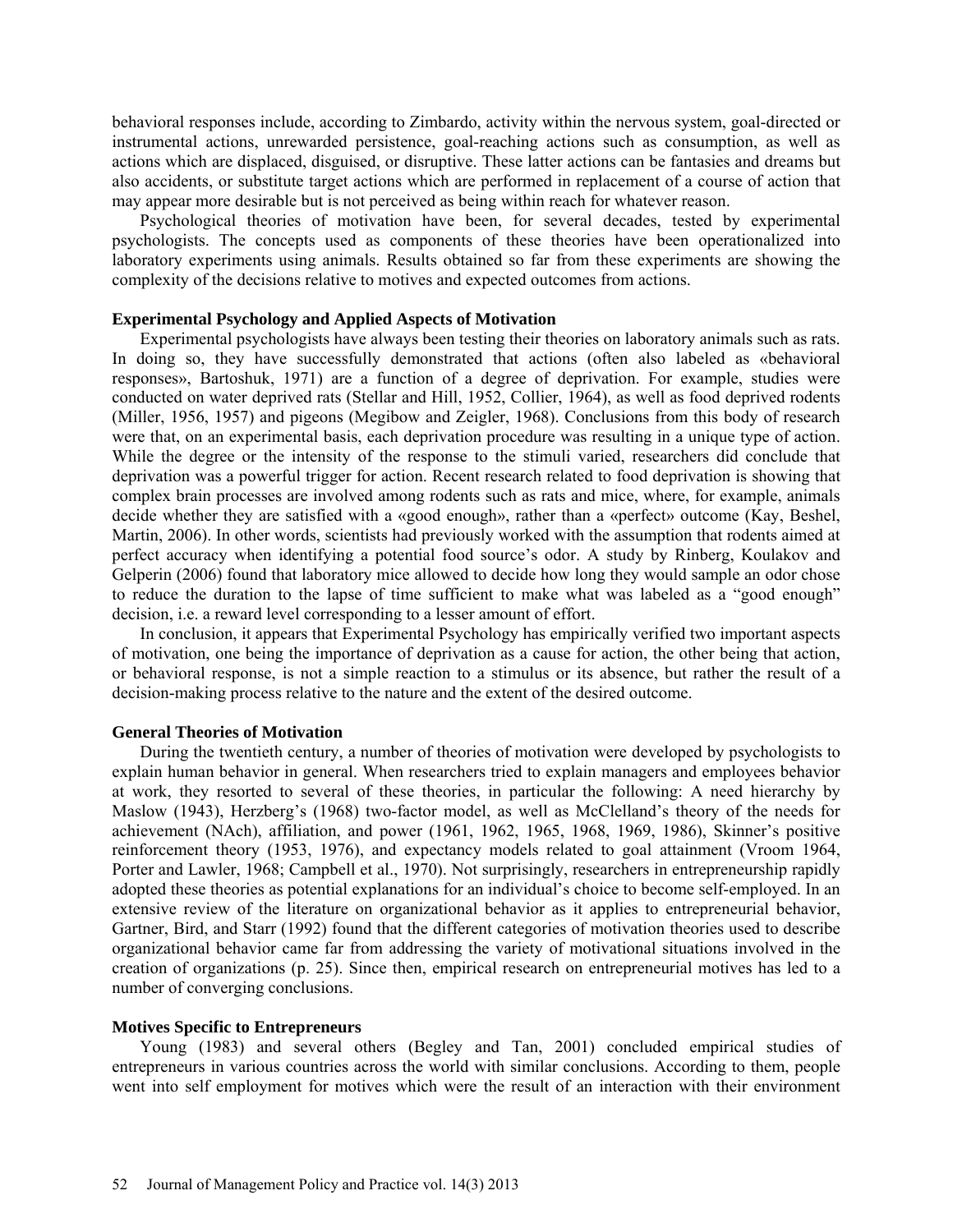(Feeser & Dugan, 1989; Scott and Anderson, 1992) and related to personal or economic outcomes (Freytag and Thurik, 2007).

Interactions leading to entrepreneurship are social ones, generally revolving around family and work, both often being intertwined: this is the case when the workplace is also a family dwelling or familyowned business, as found in over half of work settings according to a wide array of studies (Stewart, 2003). Strictly work-related social interactions lead to outcomes such as job satisfaction which, not differently from family workplaces, yield both personal and economic outcomes.

Personal outcomes have been labeled as self-oriented goals, humane (Freytag and Thurik, 2007), or intrinsic goals. They include the desire to achieve autonomy by taking control of one's life, an increased sentiment of making personal choices for oneself, and a mix of psychological rewards related to personal satisfaction, personal improvement and growth, doing something you enjoy, or proving yourself to others. Working along with siblings and family members also are expressions of desires driven by the entrepreneur's work and family environment. Related to this latter intrinsic goal are altruistic goals such as providing jobs for their family, as well as securing as much as possible the long-term existence of employment for its members, for example by transmitting the business to them after retirement or securing the longevity of the business. Altruistic motives may also be directed towards non-family members when entrepreneurs decide to pass on the firm to associates and employees. Family business statistics have shown an attrition rate of about fifty percent for each generation, therefore creating a vast amount of family businesses that either disappear or become owned by non-family members.

Economic outcomes have been described as external, performance, or extrinsic goals. They comprise various levels of monetary rewards. The most basic one is improving one's income or personal gain, often where someone becomes self-employed as the result of a social situation of necessity such as losing employment or having a divorce. At a higher level, obtaining some form of economic security in the longer term is a natural extension of the first level similar to the security need in Maslow's hierarchy. To pursue the analogy, maintaining a level of income that keeps the entrepreneur from being dependent upon a boss leads to the need for independence or personal freedom. In the entrepreneurial situation, this latter motive is directly related to a successful outcome for the business itself, which is growing a business and making it more profitable.

Table 1 summarizes both categories of entrepreneurial motives by presenting them according to three stages. The first stage, or basic stage, is related to the motivation of the entrepreneur at the time where the business was created. The second stage, or secure stage, describes the motives in a longer term, i.e. the desire to maintain or secure the durability of the successful outcome achieved by going into business. The perennial stage aims at ensuring the viability of the business beyond the entrepreneur's desired working life span, or after retirement.

| Level of motive           | <b>Intrinsic</b>                                                                                                         | <b>Extrinsic</b>                                                      |
|---------------------------|--------------------------------------------------------------------------------------------------------------------------|-----------------------------------------------------------------------|
| $Basic - immediate stage$ | Take control of one's life, do<br>something you enjoy, and prove<br>yourself to others (obtain social<br>status desired) | Improve or secure income<br>Secure business ownership                 |
| Secure stage              | Provide for yourself and (when<br>perceived as necessary) for your<br>family in the longer term                          | Secure long term cash flows<br>Secure long term business<br>viability |
| Perennial stage           | Pass the business on to others<br>(may be family or not)                                                                 | Business growth and profits<br>Equity building                        |

## **TABLE 1 ENTREPRENEURIAL MOTIVES LITERATURE: LEVELS BY CATEGORY - INTRINSIC VS. EXTRINSIC**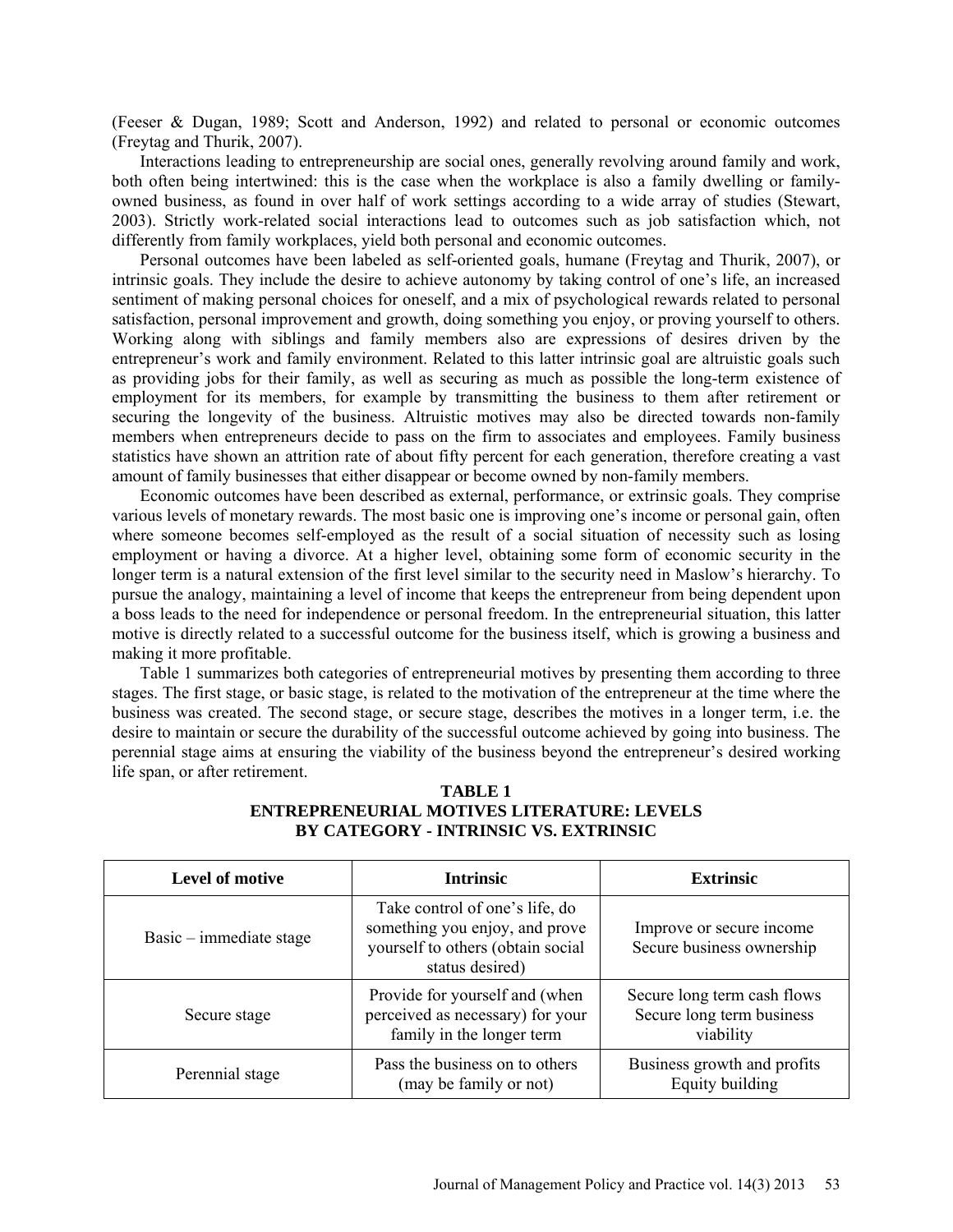#### **Comparing Motivational Differences Between Countries**

*General Notions*

Engelen, Heinemann and Brettel (2009) have reviewed an extensive body of research on crosscultural entrepreneurship. Similarly, Begley and Tan (2001), as well as Freytag and Turik (2007) have compared the environments and determining factors of venture creation in different country settings. The common characteristic of this body of research is that it focuses on a macro-economic orientation. This perspective has indeed confirmed that business creation was a major contributor to job creation, to economic growth (more specifically by high-growth firms), and that it could effectively be encouraged via specific policy measures. However, as Hessels, van Gelderen and Turik (2008) noted, these are not the reasons business people invoke for starting a company. In that respect, the macro approach does not address the micro issue of why people engage into self-employment as individuals, whether they start a venture alone or as part of a team. As observed earlier, entrepreneurial motives are the result of individual psychological processes. In that respect, authors have often cited attitude models such as Ajzen and Fishbein's (1980), as explanatory of people's intentions (Krueger and Carsrud, 1993).

A number of studies conducted since the turn of the century have tried to compare entrepreneurial motives across various countries and cultures. Results showed that extrinsic economic motives played a major role for becoming self-employed. In Nigeria, Kenya, and Ghana (Benzing, Chu, 2009; Chu, Benzing and McGee, 2007), the necessity to increase the family income was the dominant motivation observed despite ethnic and cultural differences. In a communist country in transition such as Vietnam, Benzing, Chu and Callanan (2005) found entrepreneurs motivated by the need to secure a safer income in the northern region of Hanoi, while those in the more prosperous southern region of Ho Chi Minh City were more likely to pursue personal needs related to achievement and business growth.

Studies within countries or regions in transition from communism such as the former Soviet Union and Eastern Europe, as well as some limited areas of China, have shown the importance of the past and present context (Roberts and Zhou, 2000). In particular, past business experience within a given society was suggested to play an important role in the success of post-transition businesses, on a macro level. On a micro level, social networks, previous management experience and informal connections were cited by several researchers as an important set of factors (Kusnezova, 1999; Ledeneva, 1998; Yan and Manolova, 1998), while traditional intrinsic and extrinsic motives were cited across various former communist countries (Smallbone and Welter, 2001; Smallbone et al. 1996, 1999).

#### *Latin America*

Other countries have been studied where entrepreneurship was seen as the only available option for one's survival, such as the Philippines (Chu, Leach, and Manuel, 1998), as well as Nicaragua during economic downturns (Pisani and Pagan, 2004). Latin American countries have been cited for entrepreneurial activities both in the formal and informal economic sectors (Pisani and Patrick, 2002; Portes and Schauffler, 1993). In Latin America, the informal sector is often labeled as involving low labor standards and poor working conditions (Galli and Kucera, 2004). As compared to industrialized countries, where on average 10.5% of the population was involved in a formal business in 2008, the proportion in Latin America was 7.7% (Klapper, Amit, and Guillen, 2010). Data regarding the informal sector were much higher in Latin America: Galli and Kucera (2004) reported that informal employment among fourteen Latin American countries increased from 51.8% to 57.7% from 1990 to 1997, while Fajnzylber, Maloney, and Montes-Rojas (2009) considered 50% as the average proportion of micro businesses across Latin America.

There is no universal definition of the informal sector (Maloney, 2004). In the Latin American context, the informal sector is generally defined as comprising primarily the self-employed (or single person firms, often family businesses) and microenterprises (also labeled as micro firms or micro businesses with five or fewer workers). Both types of firms are being used as proxy measures of the informal sector (Fiess et al., 2010). A typical feature associated with work in the informal sector is the absence of social and labor protection; hence the dualistic view of a labor market divided into two homogeneous blocs, the formal sector and the informal. In this perspective, the informal sector is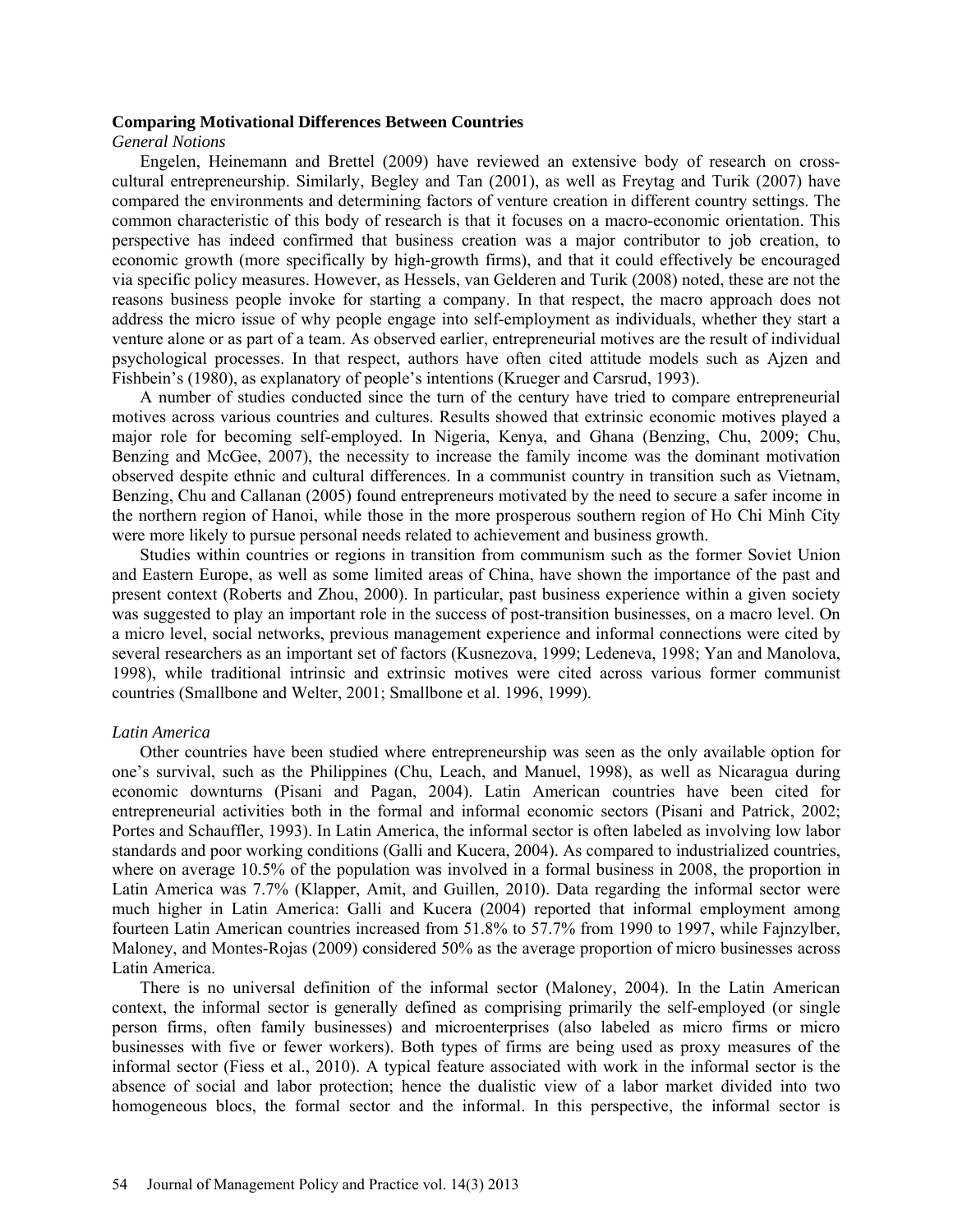described as stagnant, unproductive and undesirable (Fajnzylber, Maloney and Rojas, 2006), and pervasive across developing countries as well as industrialized ones. For example, sociologists have described self-employed ethnic minorities comprising individuals with insufficient skill sets (illiteracy, lack of numeracy, computer use, and planning skills) and long term unemployment (Li and Dong, 2007; Carrasco, 1999). To the opposite, de Soto (1989) argued that efficient and profitable informal sector businesses were being established to flee from over regulations. In his view, this phenomenon represented a surge of real market forces in Latin America, where governments were described as allowing only privileged elites to partake into the economy under the guise of markets regulation.

A growing body of research based upon empirical findings by Fields (1990) confirmed at least in part de Soto's theory: a somewhat more complex informal sector was uncovered, composed of several differing segments, where most business actors were there voluntarily, particularly during expansion periods of the economy within urban settings (Perry et al., 2007; Fajnzylber, Maloney, and Rojas, 2006; Maloney, 2004 and 1999). Studying four Latin American countries (Argentina, Brazil, Colombia, and Mexico), Fiess and al. (2010) did confirm an expansion of informal business activity during recessions. They also found that a large part of the informal sector had developed due to increased external market demand and internal productivity within the informal sector itself. Comparing the formal and informal sectors in Brazil, Mexico, and South Africa, Bargain and Kwenda (2010) found the upper-tier selfemployed earnings from the informal sector significantly higher than those obtained by formal sector workers. However, at the lower end, informal sector earnings were significantly below those from the formal sector.

## **Motivational Similarities and Differences Between the Three NAFTA Countries**

#### *Cultural Aspects*

While there is an absence of literature on the specific topic of comparing entrepreneurial motives across the three NAFTA countries, there is evidence of the presence of two dominant cultures among these countries. In the case of Canada and the United States, the dominant culture is what can be labeled as the North American culture, while, for Mexico, the dominant culture is the Latino-American one, which is common to all continental countries situated south of the Rio Grande. These three countries share in common the fact that they also harbor a variety of minority cultures associated with over a hundred Indigenous peoples, as well as over a hundred and fifty minorities resulting from waves of immigration since European contact in 1492. Despite descriptions of these societies as «multicultural» or as «ethnic mosaics», the reality is that the dominant culture is imposing its modes of thinking and behaving upon society in each country (Guerra, 2005).

Mitchell et al. (2000) observed that, while the context of entrepreneurship varies from one country to another, researchers keep finding similarities in the decision making process leading to business creation. In terms of context, Eversole (2003) observes that poverty is a strong motive for people to become selfemployed in Latin America. Several researchers such as anthropologists studying peasants have made a distinction between self-employed peasants in rural cities and villages and urban business owners: while the former are viewed as motivated by subsistence (Cook and Binford, 1990; Wolf, 1966), the latter pursue the maximization of their profits, and urban small business owners act as entrepreneurs reinvesting profits (Buechler and Buechler, 1992). In terms of ultimate objectives whether entrepreneurs pursue a growth in their business as opposed to just provide for themselves and their family, Eversole (2003) concludes that such a question may be irrelevant due to the constraints micro entrepreneurs are facing.

#### *Comparisons Between the U.S. and Latin America*

Zimmerman and Chu (2009) have found many similarities between entrepreneurs in Venezuela and the U.S., including gender proportions, age distribution and average longevity of the firm, as well as differences such as the level of education and a lesser important desire for independence among Venezuelan entrepreneurs. Zimmerman and Chu (2010) also reported that both intrinsic and extrinsic factors came as strong motivators among Venezuelan entrepreneurs. However, these results were based only upon differences between mean scores. Comparisons between Mexico and the U.S. were reported by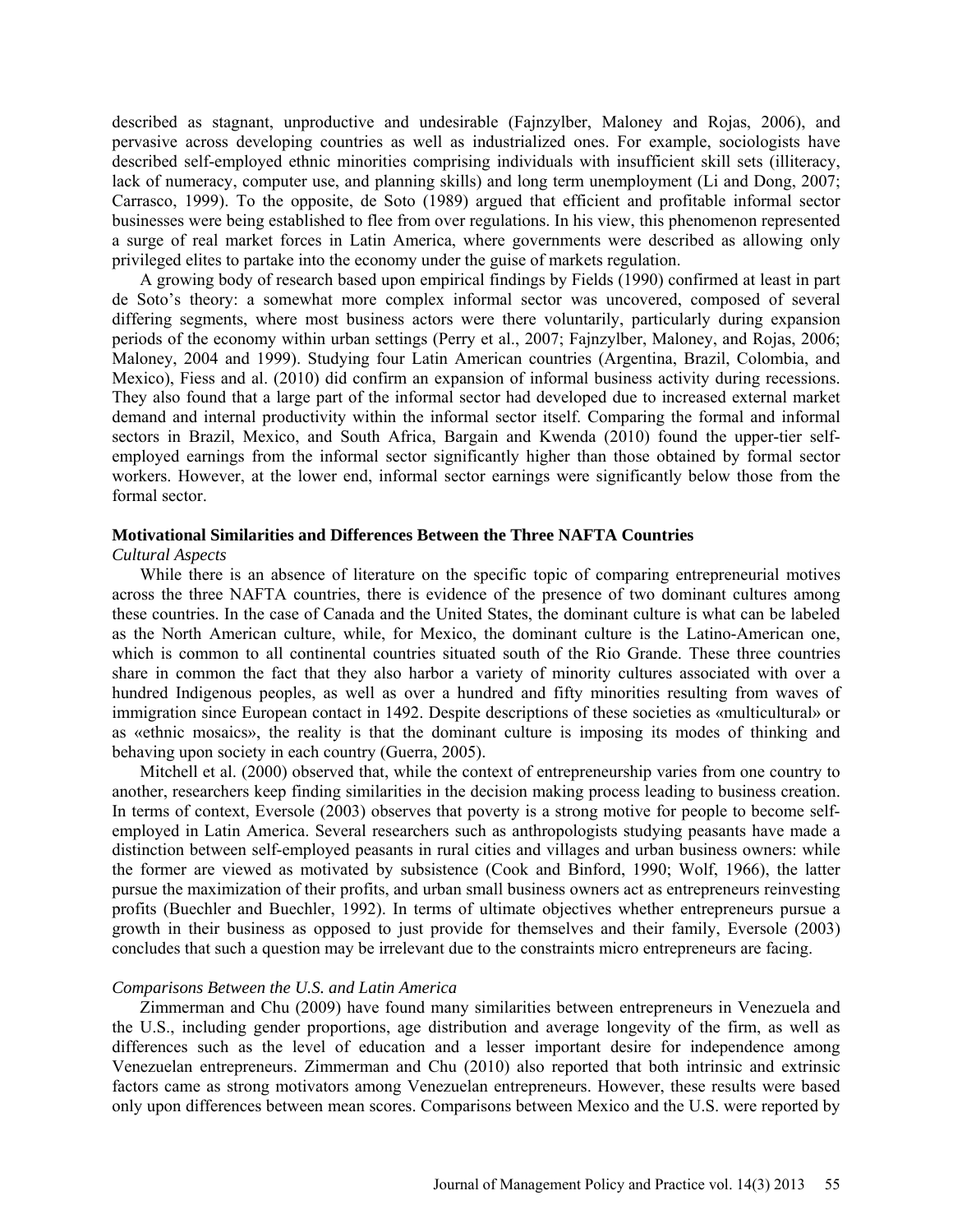Fajnzylber, Maloney and Montes-Rojas (2006) for microenterprises and their patterns of entry, survival and growth. Variables such as age, education and marital status were significantly similarly distributed and the dynamics of the businesses were the same in both countries. Fairlie and Woodruff (2007) obtained the same results, where education was negatively correlated to being self-employed, but positively correlated to being an employer. In other words, in both countries people with a higher education tend to create businesses that are larger and beyond the mere level of self-employment. Moreover, self-employment was viewed very positively in Mexico, even among salaried workers, particularly those with a high education level. Maloney (2004) concluded that, in general terms, the patterns of entry and exit to and from microenterprise were similar between Mexico and the U.S.

#### *Entrepreneurship and Small Business in Mexico*

There is an abundant recent literature about entrepreneurship and small business in Mexico. Fairlie and Woodruff (2007) describe the country as highly entrepreneurial, with 25% of the workforce being a "self-employed business owner" (see also Reynolds *et al.*, 2002). Not surprisingly, issues observed across Latin America were also present in this country. The poverty phenomenon is, however, unequally distributed across regions and economic sectors. McKinley and Alarcon (1995) reported a wider prevalence of poverty in the states of Oaxaca, Chiapas and Guerrero, in rural areas as opposed to urban, and among agricultural workers and small farmers or "campesinos". While the agricultural sector contributed 53.4% of the poverty headcount ratio (HCR) for Mexico, in manufacturing, industrial workers contributed to 5.1%, while self-employed workers contributed to only 1.9%. In services, street vendors and domestic workers were the occupations ranked as the poorest by McKinley and Alarcon. A more recent study by Popli (2010) concurred to these conclusions, stressing that self-employed unskilled workers have seen their situation deteriorate further after 1994.

As elsewhere in Latin America, where unemployment protection does not exist, self-employment in Mexico often happens as a result of an increase in forced unemployment (Galli and Kucera, 2008; Alarcon and Zepeda, 2004), particularly in rural areas. Using data from Hernandez and Velasquez (2002), Alarcon and Zepeda (2004) reported an increase from 38.4% to 39.2% per cent of the informal (i.e. unskilled self-employed) labor force in the country between 1990 and 2000, a period marked by deteriorating employment conditions. Klapper, Amit, and Guillen (2010) added to the aforementioned (see preceding section) definition of the informal sector that it represented a "shadow economy". In it, firms can stay small and informal, while evading high marginal tax rates, registration and regulations compliance, but also renouncing the benefits provided to the formal sector: judicial protection, access to formal credit, to government programs, to foreign markets and other elements of the environment likely to help growing the firm.

#### *The Motives of Mexican Entrepreneurs*

In terms of entrepreneurial motives, Cunningham and Maloney (2001) found that a large majority of entrepreneurs in Mexico were voluntarily in business for two main reasons, one intrinsic (the desire for greater independence), the other extrinsic (seeking higher income). Only a "small minority" were found to be older workers who could not be hired again once they had suffered a job loss for various reasons. More recently, a study by Kantis, Ishida and Komori (2002) which included 700 business people from Mexico, (as well as Argentina, Brazil and Peru) found the following: extrinsic motives cited by more than 50% of the respondents were contributing to society (57.7%), and improving one's income, while the intrinsic motives most cited were self-actualization (89%) and being one's own boss (Mexico had the highest proportion for that motive at 80.5 per cent). The Mexican samples were gathered mainly within the two largest urban centers of Mexico City and Guadalajara (Kantis, Ishida and Komori (2002). Other motives reported (all by less than 35% of the sample) were as follows: to become wealthy, to achieve social status, to become a role model (in the media, among friends, within the city or within the family), to follow a family tradition, because of an impossibility to pursue a higher education, and because of being unemployed. Samaniego (1998) found motivational differences between self-employed people with employees and own-account workers. Individuals who created businesses as employers cited insufficient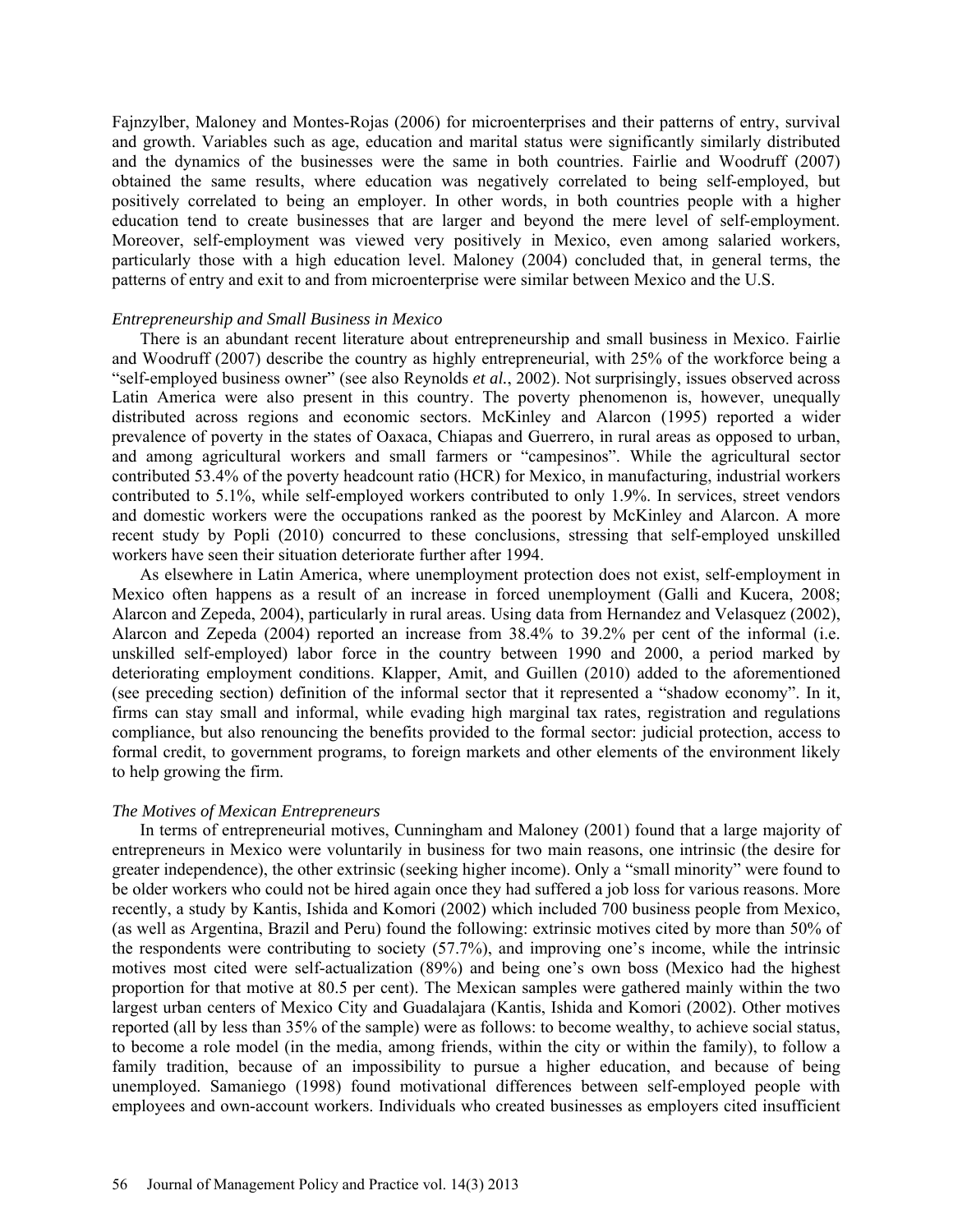remuneration as their motive in the highest proportion (40%). The second motive was mentioned by 25% and included business closure, end of contract, dismissal or pension. A third category of motives mentioned were more intrinsic: seeking flexibility, not being subordinated, shorter work hours, being with family. For those who started a business as a sole proprietor and worker, one third reported involuntary reasons such as job termination, but extrinsic factors such as insufficient income still represented 25% of the responses, followed by intrinsic factors. Both the Kantis, Ishida and Komori (2002) and the Samaniego (1998) studies reported higher than average levels of business owners aged above 30, married, male and with a higher education, similarly to the comparisons mentioned earlier between Mexico and the U.S. Kantis, Ishida and Komori (2002) also reported that Latin American entrepreneurs were venturing into entrepreneurship on average at the age of 26, as compared to 33 for East Asians.

### **THEORETICAL FRAMEWORK**

Figure one summarizes the theoretical framework used for this study, which is largely based upon the one developed in Robichaud, Cachon, and Haq (2010). It includes six components, of which four have been measured empirically, both previously and within this study.

Two of the components were not measured directly but were inferred from various models in the literature (Ucbasaran, Westhead, Wright, 2001): they are the Business Characteristics specific to each firm, while the Individual and Cultural/Environment Characteristics are specific to people involved with that firm in all the dimensions of their social context.

The four components measured in this study are Motivations, Success Factors, Barriers, and Performance. These four sets of factors are consistently reported as being closely related as they form important components of the entrepreneurial process. While some models view Motivations as separate in time from the entrepreneurial process, or "antecedents" (Ucbasaran, Westhead, Wright, 2001), there is evidence that Motivations are related to how entrepreneurs view the performance of their business, in particular what type of outcome they expect on an on-going basis. Several studies have linked motives to business performance in a significant way, particularly in the case of extrinsic motives as opposed to intrinsic ones (Morris et al., 2006; Kuratko, Hornsby and Naffziger, 1997; Naffziger, Hornsby and Kuratko, 1994).

The framework presented in this study does not attempt to presuppose what is the level of contribution of each component to business performance. The framework only postulates that it is possible to measure Motivations, Success Factors, and Barriers as contributors or in relation to Performance expectations and subjective evaluations of success.

## **FIGURE 1 THEORETICAL FRAMEWORK: MOTIVATIONS, SUCCESS FACTORS, AND BARRIERS TO ENTREPRENEURSHIP**

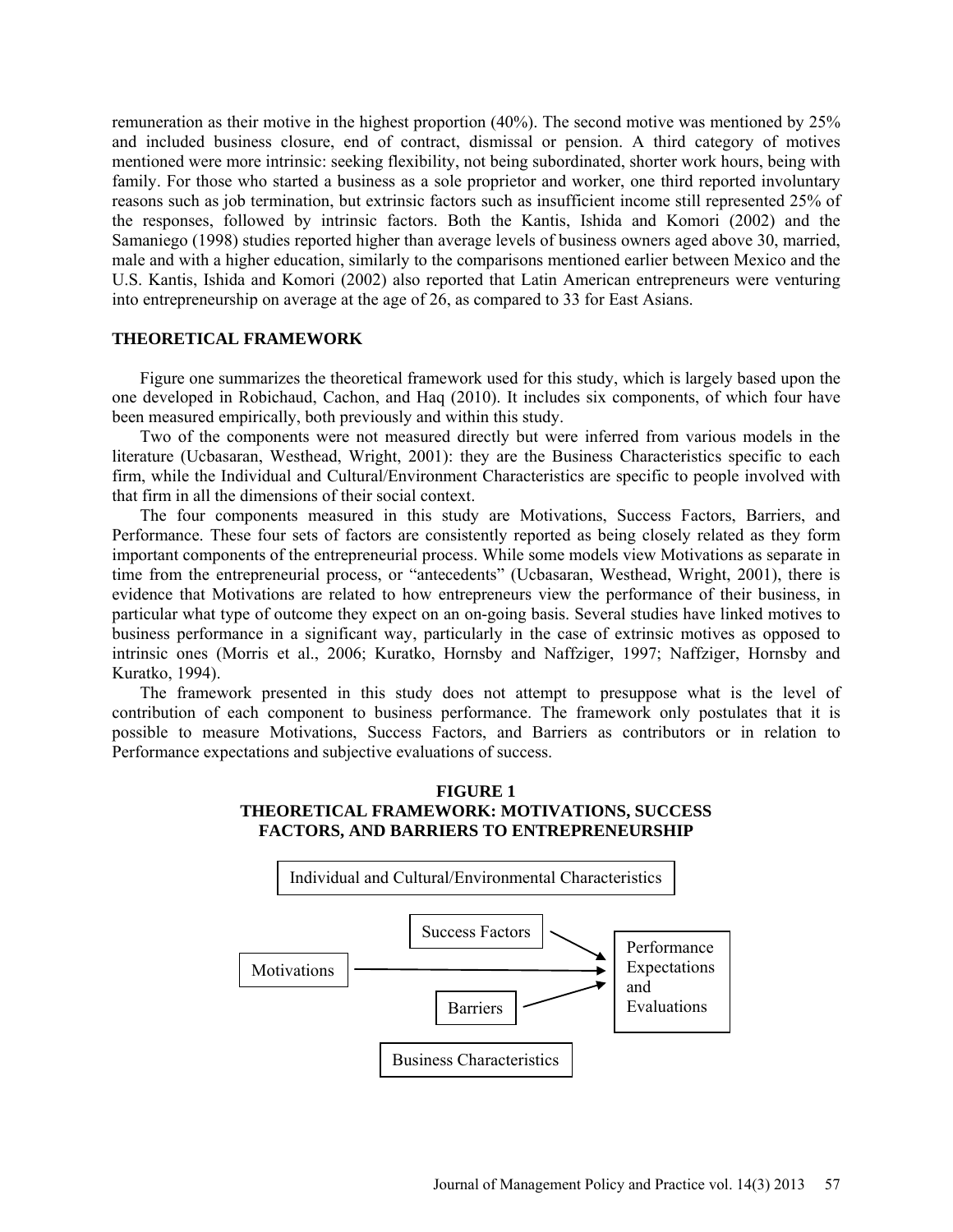#### **HYPOTHESES**

The first research question was about the similarity of motives among business people in the three countries. The literature review led to the following hypotheses about Entrepreneurial Motives.

The first hypothesis is that both intrinsic and extrinsic motives will be displayed by entrepreneurs in the three countries.

The second hypothesis is that entrepreneurs in Canada and the U.S. will display more similar motives than entrepreneurs in Mexico.

The third hypothesis is that there is a relation between the performance expectations considered as important by entrepreneurs and their motives in the three countries.

The second research question was about the reliability of the instrument itself across the three countries. As a consequence, a reliability analysis was be used to verify it. Both the Motivation and Performance Expectations scales were tested for reliability, which results are reported below.

### **METHOD**

#### **Instrument**

The instrument is based upon former research by Benzing, Chu and Kara (2009), Robichaud, Cachon and Haq (2010), and Robichaud (2011). It was tested after having been translated into Spanish (the English and French language versions had already been used and tested). The Motivation scale was modified for the purpose of the present study by the deletion of one item from the twelve-item scale used for Robichaud, Cachon and Haq (2010) – "To be able to use my past experience and training", and by the addition of seven items from Robichaud (2011) aiming at better measuring other facets of both extrinsic, intrinsic and other motives, bringing the total number of items to eighteen. New extrinsic items were "To acquire a comfortable living", "To build up equity for retirement", "To maximize business growth", "To create my own job", and "To increase sales and profits". One item was related to the need for independence: "To make my own decisions", while "To meet the challenge" was related to intrinsic needs. These statements were based upon a literature review and validated with qualitative interviews by Robichaud (2011).

The motivation scale of the instrument could be considered as statistically reliable in terms of internal consistency. The Cronbach Alpha coefficient was .895 and the Guttman Split-Half coefficient was .823. The Motivation scale comprised eighteen variables measured with a five-point Likert scale. An answer of 5 would rate the variable as "extremely important", 4 as "very important", 3 as "mildly important", 2 as "not very important", 1 as "unimportant". The extent to which expected performance outcomes were rated by respondents were measured by six variables rated with the same five-point Likert scale described above. These variables are listed in the results section below.

 Business performance evaluations and expectations were measured with two sets of questions using a five-point Likert scale. Two questions were on Performance Evaluations in general, asking respondents to subjectively rate the level of success of their business ("Unsuccessful", "Below Average", "Average", "Very Successful", or "Extremely Successful") and to what extent they were satisfied with their business success ("Very dissatisfied", "Dissatisfied", "Somewhat Dissatisfied", "Very Satisfied", or "Extremely Satisfied"). Another six questions (also developed and validated by Robichaud, 2011) asked about the Expected Performance criteria preferred by respondents, using the same ratings as the Motivation scale described above. Four of the criteria were intended to be reflective of intrinsic motives (personal satisfaction, achieving a work-family balance, reaching goals, and recognition), the other two, Financial returns and Money drawn from the business, resulted from extrinsic motives. The Expected Performance items formed a scale of six statements which had a Cronbach Alpha coefficient of .72, which represents an acceptable level of reliability.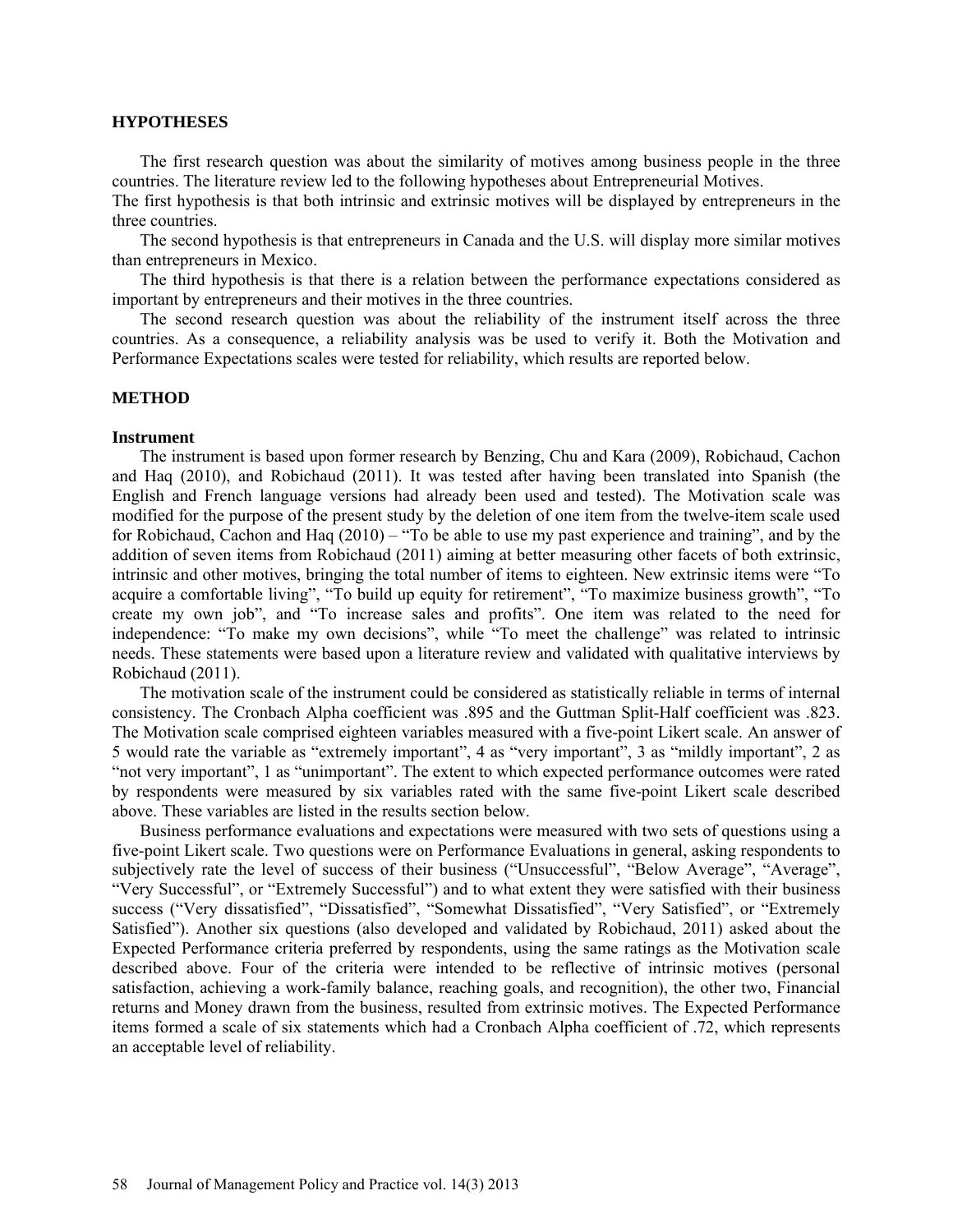#### **Samples Selection and Interviews**

The total number of 1,272 respondents was obtained as follows. In Canada, business lists were obtained from InfoCanada, 3,000 for the Atlantic provinces and 3,000 for Ontario, where 1,002 and 2,544 were contacted by telephone respectively to secure interview participation: 154 agreed to participate in the Atlantic (15.4%), and 221, or 8.4%, agreed to participate in Ontario, for a Canadian total of 375 respondents. Data were collected in May-June 2010 via the Internet in the Atlantic, with «SurveyMonkey», and by telephone in Ontario.

In the U.S., 3,530 businesses were contacted in Western Kentucky and the Northern Nashville area of Tennessee, of which 395 participated (11%) in the mail and web survey administered in July-August 2010. Business lists were provided by Chambers of Commerce and local Small Business Development Centers. 2,000 Illinois businesses located outside the Chicago metro area were contacted via a Dun and Bradstreet source, with 224 questionnaires completed (11.2%) by mail in the summer 2010. The total number of U.S. respondents was 619.

In Mexico, businesses were visited in person and listings obtained from the local Chambers of Commerce. 278 respondents participated from Mexico: There were 78 respondents in the Guadalajara (state of Jalisco) city area, and 200 in the Monterrey (state of Nuevo Leon) area. Guadalajara had a population of approximately 4.5 million, and Monterrey 3.8 million, when the interviews were conducted in 2010 and 2011.

#### **Data Analyses**

Data were first coded at each of the six participating institutions then sent to Western Kentucky University for integration, formatting, and final verification. For the purpose of this article, data were analyzed using the SPSS package.

### **RESULTS**

#### **Characteristics by Country**

Table 1 shows the distribution of respondents by personal and business characteristics for each country. In the three countries, a majority of the respondents had completed a formal higher education, a result consistent with previous research. Age distributions show a higher proportion of younger entrepreneurs in Mexico. In terms of business creation, most of the respondents had started their business, with a higher proportion in Mexico: this might explain the lower experience average among Mexican businesses (10 years as compared to 14 years in Canada and 20 years in the U.S.). The higher proportion of young entrepreneurs in Mexico explains why the average number of years of previous business experience is lower there. Mexican businesses also were more concentrated in large urban areas (Guadalajara and Monterrey). A final question asked respondents was: "In your opinion, what percentage of your sector's activity is done "underground" or not reported (for income tax purposes for example)". Table 2 shows that more than half of the Mexican respondents reported some level of underground activity in their sector, more than double the proportions in the two other countries.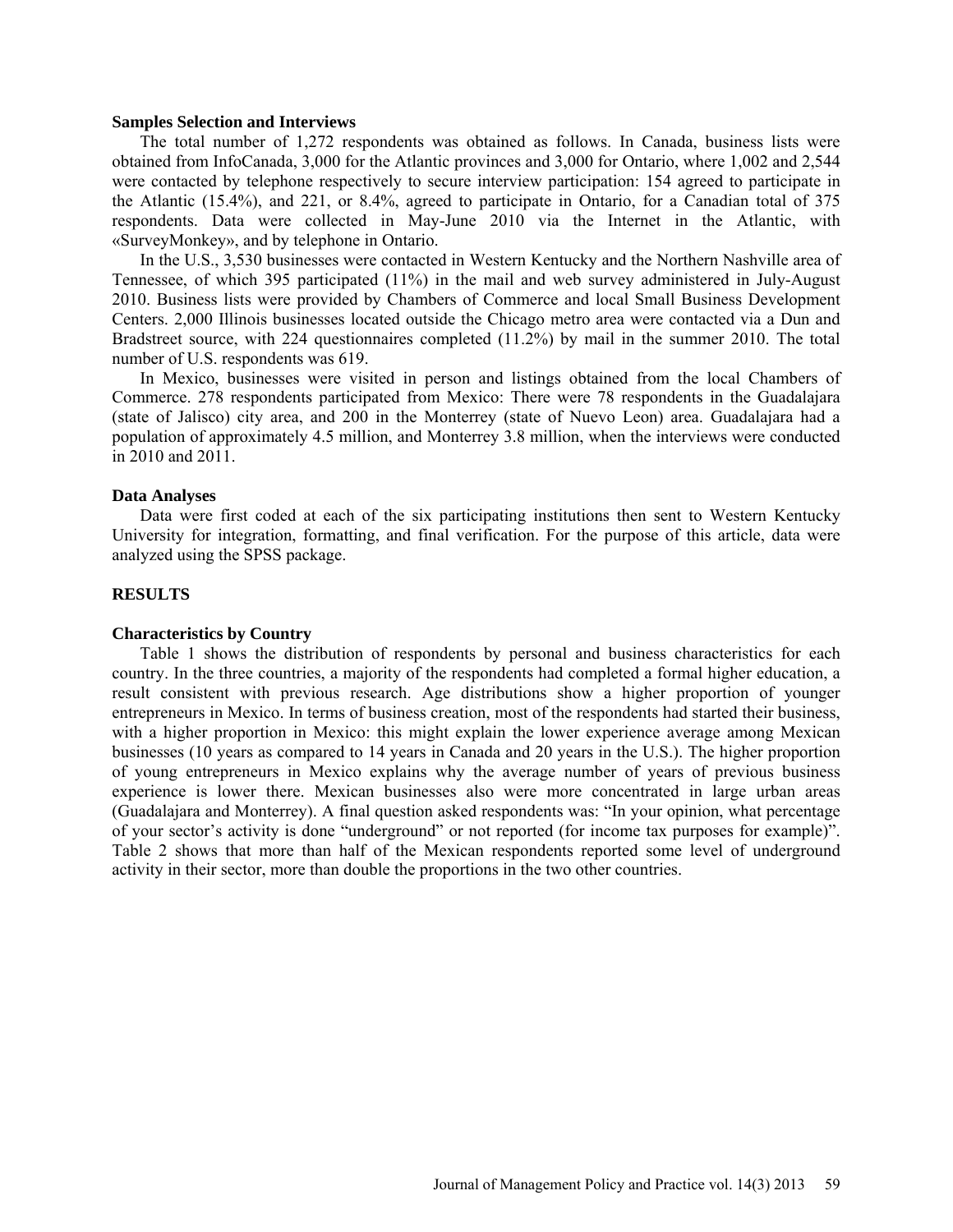# **TABLE 2 CHARACTERISTICS BY COUNTRY**

|                                                                                                                                                                                 |                                          | Canada                                     |                                    | <b>U.S.A.</b>                              |                                    | <b>Mexico</b>                                |                                | <b>Total sample</b>                  |
|---------------------------------------------------------------------------------------------------------------------------------------------------------------------------------|------------------------------------------|--------------------------------------------|------------------------------------|--------------------------------------------|------------------------------------|----------------------------------------------|--------------------------------|--------------------------------------|
|                                                                                                                                                                                 | No.                                      | $\frac{0}{0}$                              | No.                                | $\frac{0}{0}$                              | No.                                | $\frac{0}{0}$                                | No.                            | $\%$                                 |
| Gender:<br>female<br>male                                                                                                                                                       | 147<br>220                               | 40.1<br>59.9                               | 118<br>450                         | 20.8<br>79.2                               | 84<br>192                          | 30.4<br>69.6                                 | 349<br>862                     | 28.8<br>71.2                         |
| <b>Education:</b><br>High school not completed<br>High school diploma<br>College/university degree                                                                              | 33<br>119<br>219                         | 9<br>32<br>59                              | 8<br>155<br>403                    | 1.4<br>27.4<br>71.2                        | 27<br>49<br>199                    | 9.8<br>17.8<br>72.4                          | 68<br>323<br>821               | 5.6<br>26.7<br>67.7                  |
| 20-29<br>Age:<br>30-39<br>40-49<br>50-59<br>60 and over                                                                                                                         | $\overline{4}$<br>44<br>135<br>126<br>59 | 1.1<br>12.0<br>36.7<br>34.2<br>16.0        | 8<br>46<br>104<br>217<br>193       | 1.4<br>8.1<br>18.3<br>38.2<br>34.0         | 60<br>51<br>84<br>54<br>16         | 22.6<br>19.2<br>31.7<br>20.4<br>6.0          | 72<br>141<br>323<br>397<br>268 | 6.0<br>11.7<br>26.9<br>33.1<br>22.3  |
| <b>City size:</b><br>under 25,000<br>25,000 to 99,999<br>Over 100,000                                                                                                           | 121<br>86<br>162                         | 32.8<br>23.3<br>43.9                       | 222<br>260<br>76                   | 39.8<br>46.5<br>13.7                       | 15<br>23<br>208                    | 6.1<br>9.4<br>84.5                           | 358<br>369<br>446              | 30.6<br>31.5<br>38.0                 |
| <b>Business creation:</b><br>Respondent<br>Acquisition<br>Inheritance<br>Franchise<br>Other<br>Proportion who started                                                           | 261<br>86<br>16<br>12                    | 69.6<br>22.9<br>4.3<br>3.2                 | 373<br>125<br>36<br>17<br>20       | 65.3<br>21.9<br>6.3<br>3.0<br>3.5          | 229<br>27<br>10<br>11              | 82.7<br>9.7<br>3.6<br>4.0                    | 863<br>238<br>62<br>40<br>20   | 70.6<br>19.5<br>5.1<br>3.3<br>1.6    |
| for economic necessity                                                                                                                                                          | 68                                       | 18.3                                       | 167                                | 29.4                                       | 128                                | 34.6                                         | 363                            | 29.9                                 |
| Years in business<br>Prior management experience<br>Prior experience in sector                                                                                                  |                                          | 14.2 years<br>6.9 years<br>12.7 years      |                                    | 19.9 years<br>6.7 years<br>7.6 years       |                                    | $10.0$ years<br>5.6 years<br>6.3 years       |                                | 15.9 years<br>6.5 years<br>8.9 years |
| Sector:<br>Retail<br>Wholesale<br>Other Services<br>Manufacturing<br>Construction                                                                                               | 104<br>15<br>195<br>38<br>23             | 27.7<br>4.0<br>52.0<br>10.1<br>6.1         | 111<br>27<br>308<br>56<br>56       | 19.9<br>4.8<br>55.2<br>10.0<br>10.0        | 59<br>71<br>114<br>21<br>13        | 21.2<br>25.5<br>41.0<br>7.6<br>4.7           | 274<br>113<br>617<br>115<br>92 | 22.6<br>9.3<br>51.0<br>9.5<br>7.6    |
| <b>Proportion of unreported</b><br>or underground activity<br>in your sector:<br>1 percent to 9%<br>10-19%<br>20-49%<br>50% and over<br><b>Total</b><br><b>Total responding</b> | 29<br>18<br>19<br>6<br>72<br>291         | 10.0<br>6.2<br>6.4<br>2.0<br>24.6<br>100.0 | 49<br>37<br>33<br>10<br>129<br>483 | 10.1<br>7.6<br>6.8<br>2.0<br>26.5<br>100.0 | 17<br>33<br>46<br>42<br>138<br>238 | 7.1<br>13.9<br>19.3<br>17.7<br>58.0<br>100.0 | 339<br>1012                    | 33.5<br>100.0                        |
|                                                                                                                                                                                 |                                          |                                            |                                    |                                            |                                    |                                              |                                |                                      |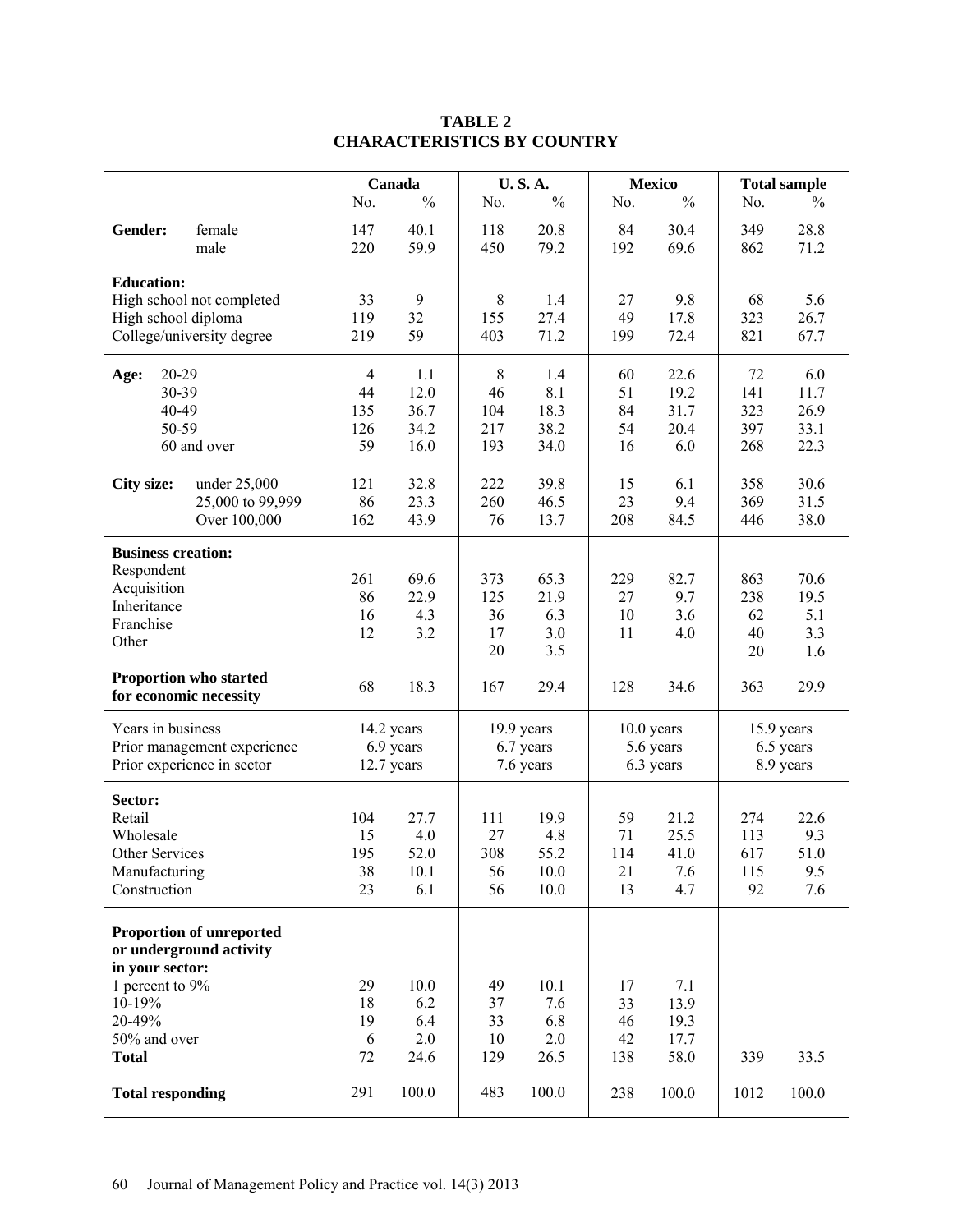#### **Motivation Scale**

Table 3 presents mean scores by each of the eighteen items of the scale by country. Four motivational variables showed no significant mean difference across the three North American countries: "To meet the challenge", "To increase sales and profits", "For my own satisfaction", and "To maintain my personal freedom". It is notable that three of these variables represent intrinsic motives, while increasing sales and profits is an extrinsic one.

In terms of differences between countries, scores obtained in Mexico significantly differed from those obtained in both Canada and the U.S. only with four variables. In three cases, Mexican scores were lower: "Making my own decisions", "Build up equity for retirement", and "To have fun", while in one case the mean score was higher: "Build a business to pass on". There were ten variables where scores in Mexico were significantly different from those in one of the other countries, four in the case of Canada, eight as compared to the U.S.

|                                                  |                        | Canada                                       |                | U.S.A.  | <b>Mexico</b> |         |
|--------------------------------------------------|------------------------|----------------------------------------------|----------------|---------|---------------|---------|
| <b>Motivation variables</b>                      | Std. D.<br><b>Mean</b> |                                              | <b>Mean</b>    | Std. D. | <b>Mean</b>   | Std. D. |
| Make my own decisions                            | 4.46                   | .793                                         | 4.30           | .780    | 4.01          | 1.067   |
| Acquire a comfortable living                     | 4.33                   | .800                                         | 4.11           | .771    | 3.95          | 1.001   |
| Build up equity for retirement                   | 4.09                   | 1.067                                        | 3.99           | .963    | 3.35          | 1.246   |
| Maximize business growth                         | 3.87                   | 1.061                                        | 3.73           | .964    | 4.07          | 1.045   |
| Meet the challenge                               | 4.01                   | .980                                         | 3.96           | .922    | 3.90          | 1.105   |
| Prove I can succeed                              | 4.06                   | 1.043                                        | 3.79           | 1.084   | 3.77          | 1.212   |
| Create my own job                                | 4.37                   | .955                                         | 3.89           | 1.027   | 4.14          | 1.077   |
| Increase sales and profits                       | 4.07                   | 1.026                                        | 3.95           | .918    | 4.16          | .932    |
| Be my own boss                                   | 4.42                   | .885                                         | 4.19           | .895    | 4.07          | 1.126   |
| Increase my income                               | 4.15                   | 1.016                                        | 4.06           | .842    | 4.33          | .881    |
| Gain public recognition                          | 3.20                   | 1.282                                        | 2.57           | 1.097   | 2.98          | 1.274   |
| Provide jobs for family                          | 2.99                   | 1.437                                        | 2.46           | 1.233   | 3.23          | 1.234   |
| For my own satisfaction                          | 4.07                   | .981                                         | 4.06           | .860    | 4.25          | .959    |
| To always have job security                      | 3.96                   | 1.139                                        | 3.61           | 1.135   | 4.07          | 1.019   |
| Build a business to pass on                      | 3.04                   | 1.463                                        | 2.89           | 1.262   | 3.50          | 1.236   |
| Maintain my personal freedom                     | 4.07                   | 1.057                                        | 4.09           | .934    | 3.93          | 1.116   |
| Be closer to my family                           | 3.58                   | 1.331                                        | 3.40           | 1.207   | 3.75          | 1.284   |
| Have fun                                         | 3.71                   | 1.295                                        | 3.51           | 1.173   | 2.76          | 1.416   |
|                                                  |                        |                                              |                |         |               |         |
| <b>Number of respondents</b><br><b>True Bill</b> | $\cdot \cdot \cdot$    | 364<br>1.00<br>$\mathbf{A}$ and $\mathbf{A}$ | 527<br>1.1.770 |         | 261           |         |

**TABLE 3 MOTIVATION SCALE MEANS AND STANDARD DEVIATIONS BY COUNTRY**

**Mexico:** Bolded means represent a significant difference with both Canada and the U.S.; underlined means represent a significant difference with Canada only; italicized means represent a significant difference with the U.S. only. **Canada and U.S.:** Bolded and italicized means represent a significant difference between these two countries only. Significance levels are all at p<.001 (t-tests for equality of means, 2-tailed).

#### **Motivations – Factor Analyses**

#### *General Comments*

Results from the factor analyses for each country appear on tables 4 to 6. Four factors were extracted for each of the three countries. The tables below present results obtained via the principal components analysis method (PCA). Factor loadings considered as strong enough to be included in a factor were those equal to .5 or more. As this method has been contested for not being a "true" method of factor analysis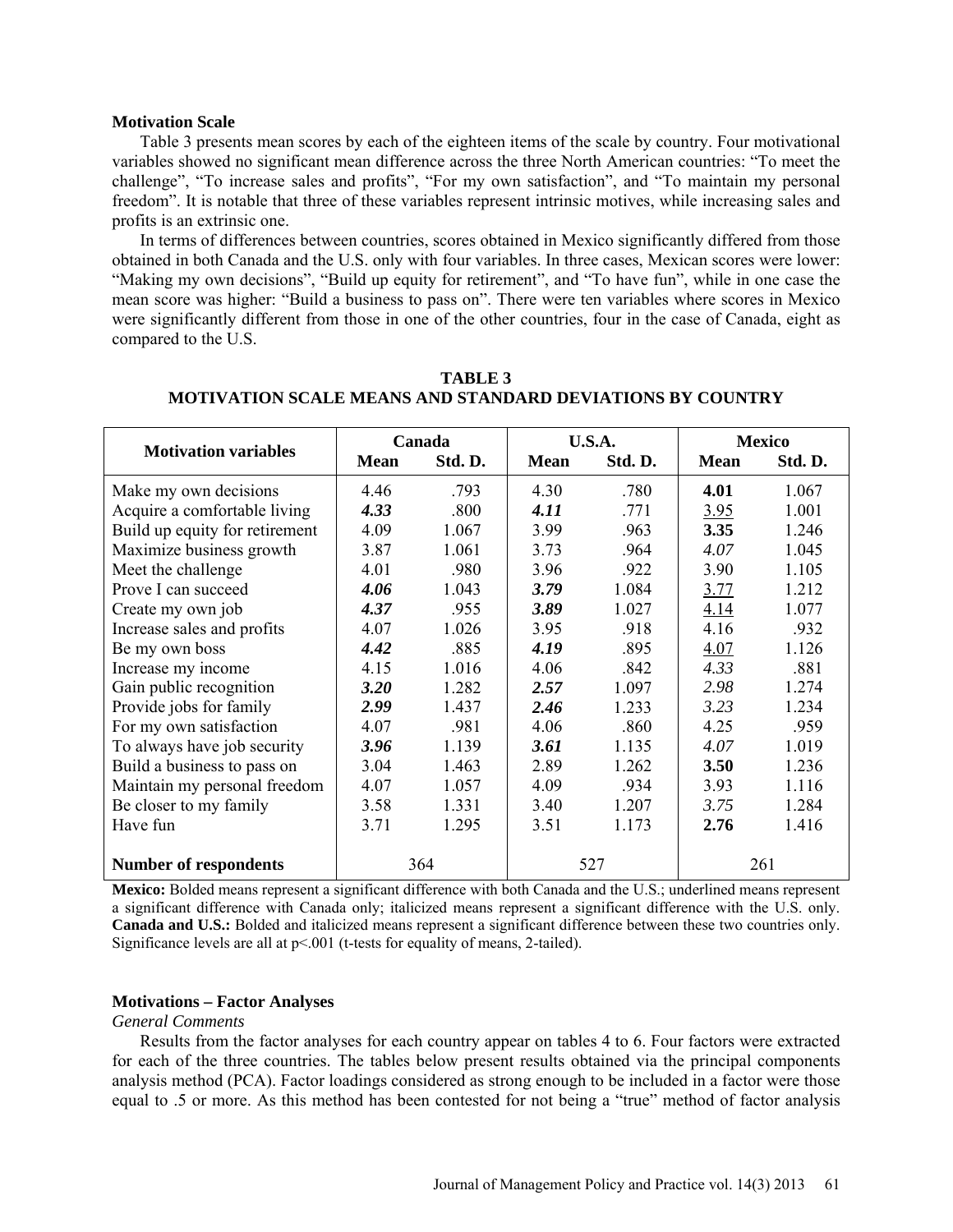(Costello and Osborne, 2005), computations were processed with one of the widely accepted FA methods. Results were confirmed with the maximum likelihood (ML) procedure, a classical factor analysis method (Nie et al., 1975). While Costello and Osborne (2005) suggest a threshold of .3 for acceptable loadings, a level of .4 was used here. Results for Canada identified the same variables as components of the four factors. The U.S. data also resulted in identical component variables except for one, "Recognition", which had a loading of .356 after the ML procedure, as compared to a loading of .491 under the PCA method. This suggested that it could either be kept under less stringent threshold assumptions, or be rejected, at least for the time being. The same set of variables was extracted for Factor 1 within the data from Mexico. Factor 2 retained three of the PCA variables and excluded two ("Be closer to my family" .391 loading; "Have fun" .299 loading); Factor 3 included the four variables found in the PCA solution, as well as Factor 4, with the addition of the "Be closer to my family" variable (.468 loading).

Given the existence of previous research using the same scales, it was relatively easy to label the factors obtained. The four factors were labeled as follows: The Extrinsic/Income Factor represented the set of motivational variables associated with monetary gain, either business or personal. The Intrinsic Motives Factor included cognitive variables related to personal motivators. The Independence Factor was made of variables associated with the need for ownership and internal control. Finally, the Family/Security Factor addressed the basic needs related to providing for oneself and one's entourage.

#### *Comparison Between the Three Countries*

Among the Canadian respondents, the first factor, which explained almost 44% of the total variance, was the Family/Security Factor, while the Extrinsic/Income Factor came in second place, and explained only 7.6% of the variance. The two other factors explained respectively 7.3% for Independence, and 6.9% of the variance for Intrinsic Motives. Factors 1 and 4 included four variables each, while five variables formed Factors 2 and 3, all loadings being above .5. These groupings confirm those obtained by previous research (Robichaud, McGraw and Roger, 2001; Kuratko, Hornsby and Naffzinger, 1997), except for the prevalence of the Family/Security factor.

One variable, "To always have job security" failed to meet the threshold of a .5 level of loading in both the cases of the U.S. (.442) and Mexico (.440); moreover, the variable was crossloading at low levels of .26 to .44 over three factors in both country groupings. In the U.S., two other variables had lower loadings than expected, "Gain public recognition" (.491 and not crossloaded), and "Have fun" (.464 but crossloaded over two other factors at .23 and .33). In Mexico, "Create my own job" was crossloaded on three factors, with a highest loading of .478 on Factor 1, .469 on Factor 2, and .321 on Factor 3. As a result, the U.S. data comprised 15 variables included in the factors, while the Mexican data had 16, as compared to 18 in Canada.

In the U.S. and Mexico the first factor was the Extrinsic/Income one, with almost 34% of the total variance explained in the U.S., and 32% in Mexico. While both countries included the same four variables in this factor ("Acquire a comfortable living", "Increase my income", "Maximize business growth", and "Increase sales and profits"), results from the U.S. also included "Build up equity for retirement" as part of this factor, as did the Canadian groups.

Independence was the second factor in the U.S. (9.97% of total variance, four variables) and in Mexico (9.49% of total variance, five variables), but the mix of variables was slightly different between the two countries. The three variables with the strongest factor loadings were the same for both countries: "Maintain my personal freedom", "Make my own decisions", and "Be my own boss". In the U.S., a fourth variable which loaded on this factor was "Create my own job"; in Mexico, a fourth variable was "Be closer to my family", plus a fifth one, "Have fun".

When a first factor analysis eliminates variables from a model due to lower than expected loadings, it is customary to attempt another analysis with only the remaining variables in order to find out which loadings are remaining the same and which ones may have shifted between factors, particularly where there are crossloaded variables. As a result, new principal component analyses were performed with the remaining fifteen variables with the U.S., and sixteen variables with Mexico. The U.S. data revealed the same factors as previously extracted, as well as the same variables, but with slightly higher loadings for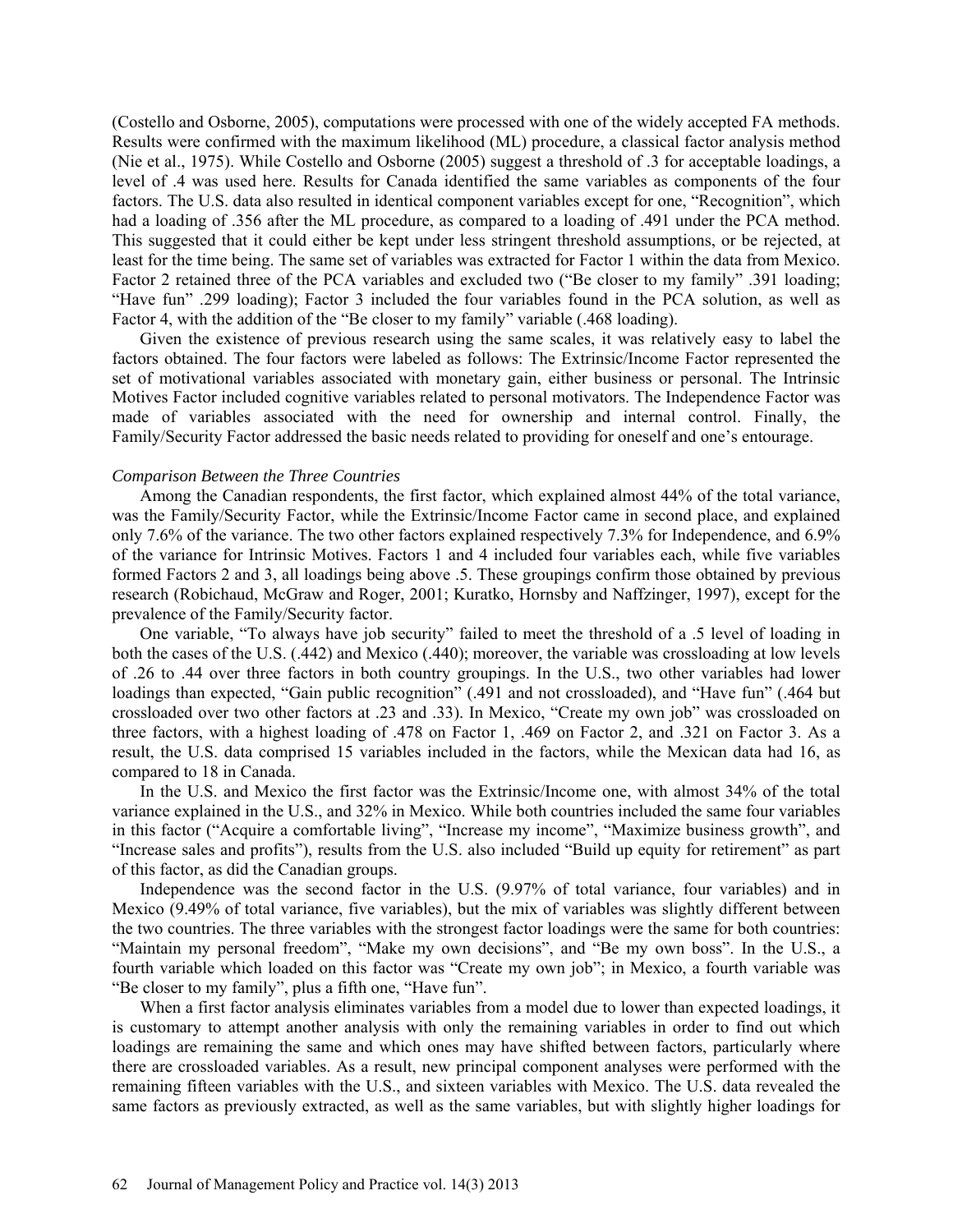the strongest variables in each factor: for example, loadings for "Acquire a comfortable living" increased from.795 to .803, and from .816 to .833 for "Be my own boss", in Factors 1 and 2 respectively. The explained variance levels had also increased; up to 35.19%, 11.80%, 10.43%, and 8.70% respectively for Factors 1 to 4 (total up to 66.12% from 60.7%).

For Mexico, a new principal component analysis also showed the same variables loading on the same factors, but with one difference as compared with the previous analysis: Factors 2 and 3 now appeared in the reverse order, the Intrinsic factor being now in second position, while the Independence factor was in second position. The explanation for the shift is that a factor's importance is represented by the total variance it accounts for in the data (Nie et al., p. 477): in the case of Mexico, the variance explained by the Independence factor increased from 9.49% in the previous model to 9.53% in the new model. However, the Intrinsic factor increased its proportion of explained variance from 8.95% to 10.81%. As the proportion of the variance explained by a given factor results from dividing its eigenvalue by the number of variables, it is noticeable here that it is the eigenvalues of both factors that shifted, from 1.611 to 1.729 for the Intrinsic factor, and from 1.709 to 1.524 for the Independence factor.

| <b>Variables</b>               | <b>Factor 1</b><br><b>Family/Security</b> | <b>Factor 2</b><br><b>Extrinsic/Income</b> | Factor 3<br>Independence | <b>Factor 4</b><br><b>Intrinsic</b> |
|--------------------------------|-------------------------------------------|--------------------------------------------|--------------------------|-------------------------------------|
| Be closer to my family         | .840                                      | .217                                       | .136                     | .079                                |
| Build a business to pass on    | .772                                      | .194                                       | .105                     | .146                                |
| Provide jobs for family        | .655                                      | .226                                       | .165                     | .284                                |
| Have fun                       | .643                                      | .107                                       | .213                     | .234                                |
| Increase my income             | .120                                      | .770                                       | .312                     | .091                                |
| Increase sales and profits     | .128                                      | .765                                       | .038                     | .392                                |
| Acquire a comfortable living   | .247                                      | .661                                       | .278                     | .024                                |
| Build up equity for retirement | .345                                      | .650                                       | .220                     | .112                                |
| Maximize business growth       | .198                                      | .643                                       | .116                     | .488                                |
| Be my own boss                 | .087                                      | .198                                       | .833                     | .135                                |
| Make my own decisions          | .142                                      | .166                                       | .718                     | .275                                |
| Create my own job              | .198                                      | .248                                       | .650                     | .223                                |
| Maintain my personal freedom   | .479                                      | .116                                       | .578                     | .255                                |
| To always have job security    | .450                                      | .412                                       | .551                     | .110                                |
| Meet the challenge             | .145                                      | .177                                       | .158                     | .842                                |
| For my own satisfaction        | .247                                      | .049                                       | .210                     | .716                                |
| Prove I can succeed            | .153                                      | .237                                       | .300                     | .702                                |
| Gain public recognition        | .424                                      | .285                                       | .203                     | .510                                |
| Eigenvalues                    | 7.913                                     | 1.368                                      | 1.313                    | 1.242                               |
| <b>Explained variance</b>      | 43.96%                                    | 7.60%                                      | 7.29%                    | 6.90%                               |
| Cronbach's Alpha               | .817                                      | .848                                       | .843                     | .761                                |

### **TABLE 4 MOTIVATIONS – FACTOR ANALYSIS FOR CANADA**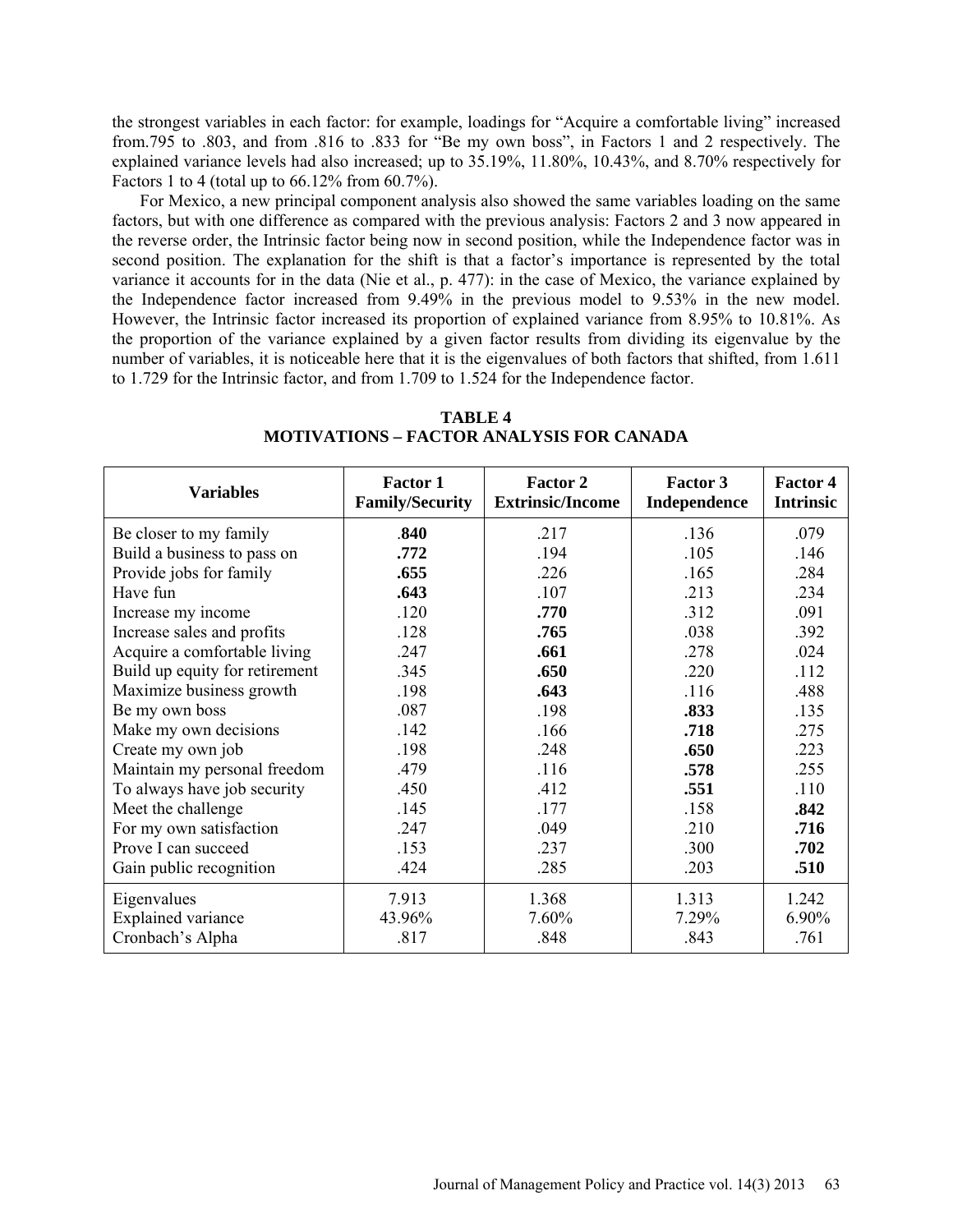| <b>Variables</b>               | <b>Factor 1</b>         | <b>Factor 2</b> | Factor 3         | <b>Factor 4</b>        |
|--------------------------------|-------------------------|-----------------|------------------|------------------------|
|                                | <b>Extrinsic/Income</b> | Independence    | <b>Intrinsic</b> | <b>Family/Security</b> |
| Acquire a comfortable living   | .795                    | .321            | .008             | .105                   |
| Build up equity for retirement | .780                    | .136            | .005             | .107                   |
| Increase my income             | .706                    | .331            | .129             | .135                   |
| Maximize business growth       | .693                    | $-.068$         | .423             | .072                   |
| Increase sales and profits     | .641                    | $-.011$         | .455             | .136                   |
| Be my own boss                 | .112                    | .816            | .213             | .002                   |
| Maintain my personal freedom   | .114                    | .761            | .170             | .199                   |
| Make my own decisions          | .215                    | .695            | .106             | $-.033$                |
| Create my own job              | .186                    | .531            | .475             | .147                   |
| To always have job security    | .356                    | .442            | .258             | .359                   |
| Meet the challenge             | .220                    | .054            | .786             | .058                   |
| Prove I can succeed            | .149                    | .251            | .773             | .019                   |
| For my own satisfaction        | $-.014$                 | .456            | .596             | .096                   |
| Gain public recognition        | .188                    | .146            | .491             | .169                   |
| Have fun                       | $-.079$                 | .226            | .464             | .330                   |
| Build a business to pass on    | .117                    | .034            | .153             | .815                   |
| Provide jobs for family        | .097                    | $-.053$         | .099             | .777                   |
| Be closer to my family         | .164                    | .233            | .064             | .733                   |
| Eigenvalues                    | 6.113                   | 1.795           | 1.656            | 1.362                  |
| <b>Explained</b> variance      | 33.96%                  | 9.97%           | 9.20%            | 7.57%                  |
| Cronbach's Alpha               | .835                    | .806            | .756             | .738                   |

**TABLE 5 MOTIVATIONS – FACTOR ANALYSIS FOR THE UNITED STATES**

**TABLE 6 MOTIVATIONS – FACTOR ANALYSIS FOR MEXICO**

| <b>Variables</b>               | <b>Factor 1</b>         | Factor 2     | Factor 3         | <b>Factor 4</b>        |
|--------------------------------|-------------------------|--------------|------------------|------------------------|
|                                | <b>Extrinsic/Income</b> | Independence | <b>Intrinsic</b> | <b>Family/Security</b> |
| Increase my income             | .840                    | .187         | .011             | .008                   |
| Increase sales and profits     | .807                    | .008         | .177             | .122                   |
| Acquire a comfortable living   | .594                    | .275         | .116             | .262                   |
| Maximize business growth       | .537                    | $-.096$      | .340             | .391                   |
| Create my own job              | .478                    | .469         | .321             | .040                   |
| Maintain my personal freedom   | .195                    | .770         | .154             | .157                   |
| Make my own decisions          | .405                    | .611         | .244             | .116                   |
| Be my own boss                 | .535                    | .587         | .217             | $-.099$                |
| Be closer to my family         | .041                    | .584         | $-.047$          | .486                   |
| Have fun                       | $-.233$                 | .543         | .362             | .099                   |
| Meet the challenge             | .050                    | .085         | .772             | .159                   |
| Prove I can succeed            | .163                    | .208         | .760             | .015                   |
| For my own satisfaction        | .207                    | .195         | .619             | $-.076$                |
| Gain public recognition        | .078                    | .078         | .600             | .288                   |
| Provide jobs for family        | .043                    | .073         | .182             | .762                   |
| Build a business to pass on    | .037                    | .099         | .087             | .733                   |
| Build up equity for retirement | .427                    | .084         | .006             | .521                   |
| To always have job security    | .336                    | .317         | .054             | .440                   |
| Eigenvalues                    | 5.759                   | 1.709        | 1.611            | 1.290                  |
| <b>Explained</b> variance      | 31.99%                  | 9.49%        | 8.95%            | 7.16%                  |
| Cronbach's Alpha               | .780                    | .780         | .722             | .685                   |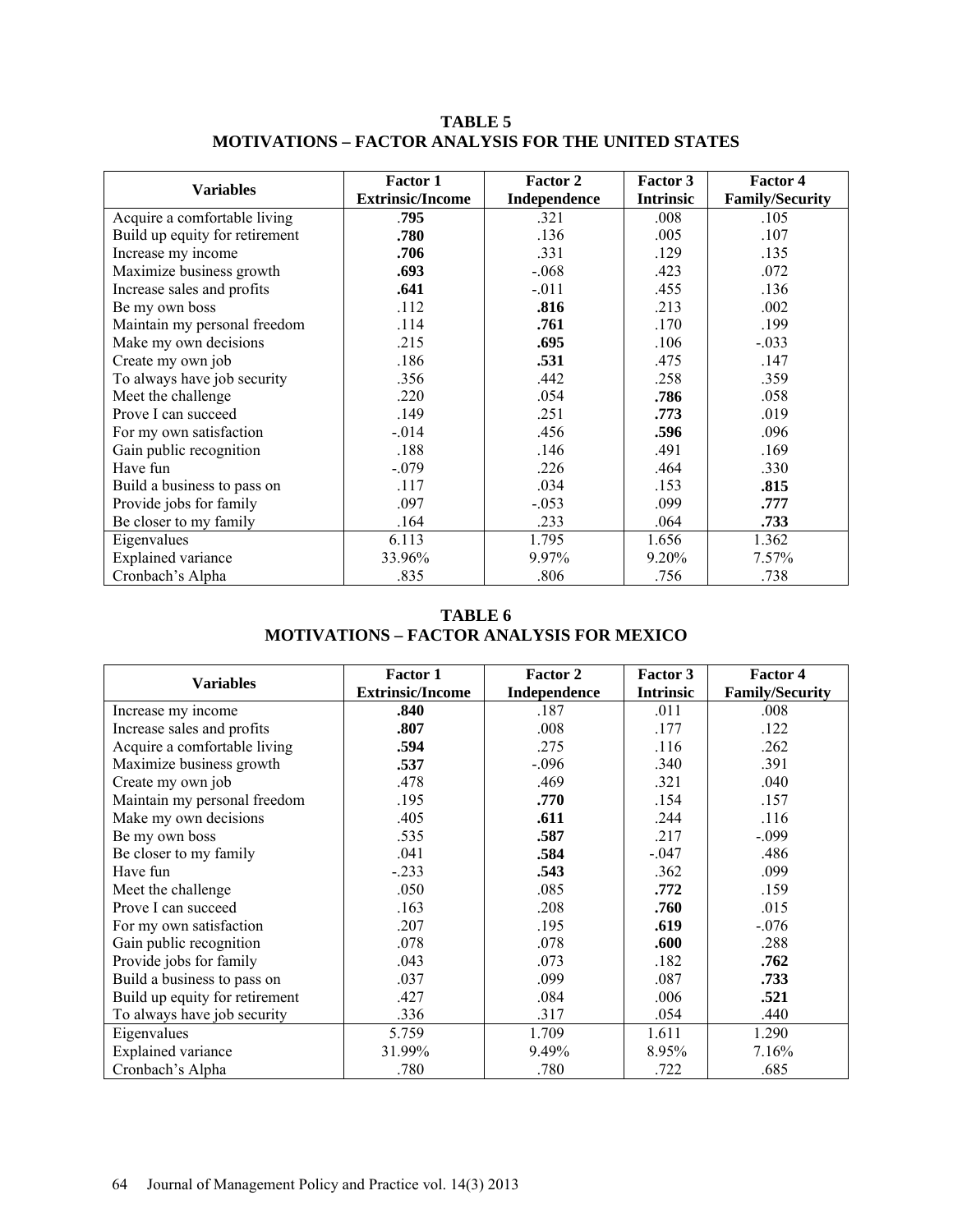#### *Comparing Factors and Scores*

While eigenvalues represent the importance of each factor in explaining the total variance related to the variables included in the model, the relative importance of the factors has to be distinguished from the actual importance given by entrepreneurs to the actual motive which is associated to each factor. This level of importance can be computed by calculating the mean scores of the variables that are forming each factor: these results are summarized in table 7. As can be seen, Independence has the highest score in both Canada and the U.S., while Extrinsic/Income motives receive the highest score in Mexico. This is very consistent with the fact that a higher proportion of Mexican respondents have declared they went into business by necessity. The second most important motive for both U.S. and Canadian respondents were Extrinsic/Income reasons, which is consistent with previous studies. In terms of scores, intrinsic motives arrive in second position in Mexico, and in third position in Canada and the U.S., while Family and Security motives are in fourth position in the three countries.

Looking at the frequencies histogram for the Family/Security Factor scores, it was found that, while the three distributions displayed an almost perfect Gaussian pattern, except for the Canadian one, which was bimodal: it included a group of 55 respondents with a mean score of 5. There is no doubt that it is this relatively large group of respondents which was the source of the large factor loadings obtained by the variables associated with the Family/Security Factor.

#### **Hypotheses Verification – Motives**

Two hypotheses were about motives. The first hypothesis was that both intrinsic and extrinsic motives would be displayed by entrepreneurs in the three countries. The data have shown that this was the case, albeit in different ways. Extrinsic/Income motives came with the highest scores among Mexican respondents before Intrinsic motives, while Intrinsic and Extrinsic motives ranked second and third among Canadian and American entrepreneurs.

The second hypothesis was that entrepreneurs in Canada and the U.S. would display more similar motives than entrepreneurs in Mexico. This hypothesis was confirmed despite the fact that Canadian respondents displayed a pattern of motives which was slightly different from the two other countries in the factor analysis. In Canada, the first factor was the one labeled as "Family/Security", which explained 44% of the total variance, as compared to 8.70% and 7.96% in the U.S. and Mexico respectively. However, the data also demonstrated that Canadian entrepreneurs had scored the Family/Security Motive last, as did their counterparts in the two other countries. Canadians were similar to U.S. entrepreneurs in terms of motives by putting Independence first, while Mexicans put Extrinsic Motives first. The Extrinsic/Income factor came a distant second in Canada (7.60%), while it came first in the U.S. (35.19% of the variance) and in Mexico (31.51%). The level of variance explained by the two other motivational factors, Independence and Intrinsic, did not differ greatly among the three countries as compared to the first two factors. Readings were as follows, for Independence, 11.80% for the U.S., 9.53% for Mexico, and 7.29% for Canada; for Intrinsic, 10.43% (U.S.), 10.81% (Mexico), and 6.90% (Canada).

 The similarity of the results between the U.S. and Mexico also contradict those from an earlier study by Kantis, Ishida and Komori (2002, p. 16), which identified the desire for independence to be extraordinarily high in Mexico as compared to other regions in the world.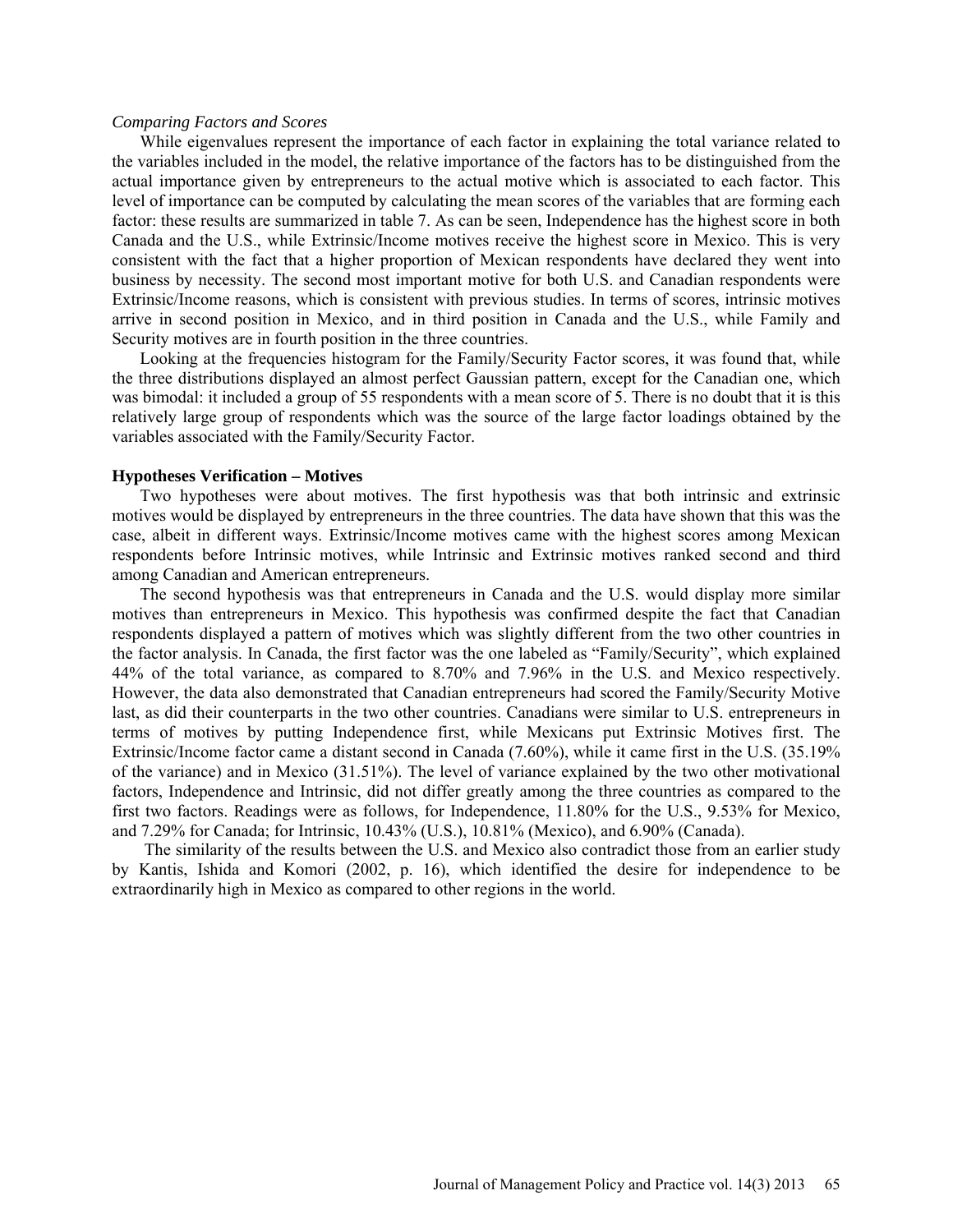| <b>Factors</b> | Canada<br><b>Mean</b> | St. D. | U.S.<br><b>Mean</b> | St. D. | <b>Mexico</b><br><b>Mean</b> | St. D. |
|----------------|-----------------------|--------|---------------------|--------|------------------------------|--------|
| Independence   | 4.25                  | 0.76   | 4.12                | 0.71   | 3.70                         | .84    |
| Intrinsic      | 3.84                  | 0.86   | 3.94                | 0.78   | 3.72                         | .84    |
| Family         | 3.33                  | 1.11   | 2.91                | 1.01   | 3.37                         | .93    |
| Extrinsic      | 4.10                  | 0.78   | 3.97                | 0.69   | 4.12                         | .74    |

# **TABLE 7 MEAN SCORES FOR MOTIVATION FACTORS**

## **Performance Expectations and Evaluations**

Table 8 summarizes the Performance Expectations and Evaluations mean scores obtained within the three countries. Financial returns in terms of profits and sales were the only item showing no significant difference of mean score between any of the three countries. The scores obtained were between 4.24 and 4.37 on a scale maximum of 5; in Canada and the U.S. these scores were the highest among those for the eight performance variables.

There were two variables where Mexico differed significantly from the two other countries, with significantly lower scores: "How would you describe your business success?" and "To what extent are you satisfied with your business success?" While results in Mexico were only slightly above the "average" and "somewhat dissatisfied" marks, scores in Canada and the U.S. express more generalized satisfaction ("very successful" and "very satisfied").

## **TABLE 8 PERFORMANCE EXPECTATIONS AND EVALUATIONS: MEANS AND STANDARD DEVIATIONS**

|                                      |      | Canada  | U.S.A.      |         | <b>Mexico</b> |         |
|--------------------------------------|------|---------|-------------|---------|---------------|---------|
| <b>Variables</b>                     | Mean | Std. D. | <b>Mean</b> | Std. D. | <b>Mean</b>   | Std. D. |
| <b>Performance Evaluations</b>       |      |         |             |         |               |         |
| Business level of success            | 3.75 | .825    | 3.73        | .691    | 3.43          | .769    |
| Satisfaction with bus. level/success | 3.94 | .898    | 3.86        | .847    | 3.64          | .887    |
| <b>Performance Expectations</b>      |      |         |             |         |               |         |
| Financial returns (profits, sales)   | 4.37 | .880    | 4.25        | .730    | 4 2 4         | .836    |
| Money drawn from the business        | 3.95 | 1.100   | 3.68        | .896    | <u>3.61</u>   | 1.111   |
| Achieving work-family balance        | 3.78 | 1.131   | 3.93        | .988    | 4.09          | .964    |
| Reaching personal or org. goals      | 4.12 | .932    | 3.97        | .883    | 4.34          | .801    |
| Being recognized by clients          | 3.84 | 1.104   | 3.36        | 1.209   | 3.74          | 1.149   |
| Personal satisfaction                | 4.30 | .894    | 4.05        | .906    | 4 2 1         | .907    |
| Number of respondents                |      | 374     |             | 563     |               | 272     |

**Mexico:** Bolded means represent a significant difference with both Canada and the U.S.; underlined means represent a significant difference with Canada only; italicized means represent a significant difference with the U.S. only. **Canada and U.S.:** Bolded and italicized means represent a significant difference between these two countries only. Significance levels are all at  $p \le 0.001$  (t-tests for equality of means, 2-tailed).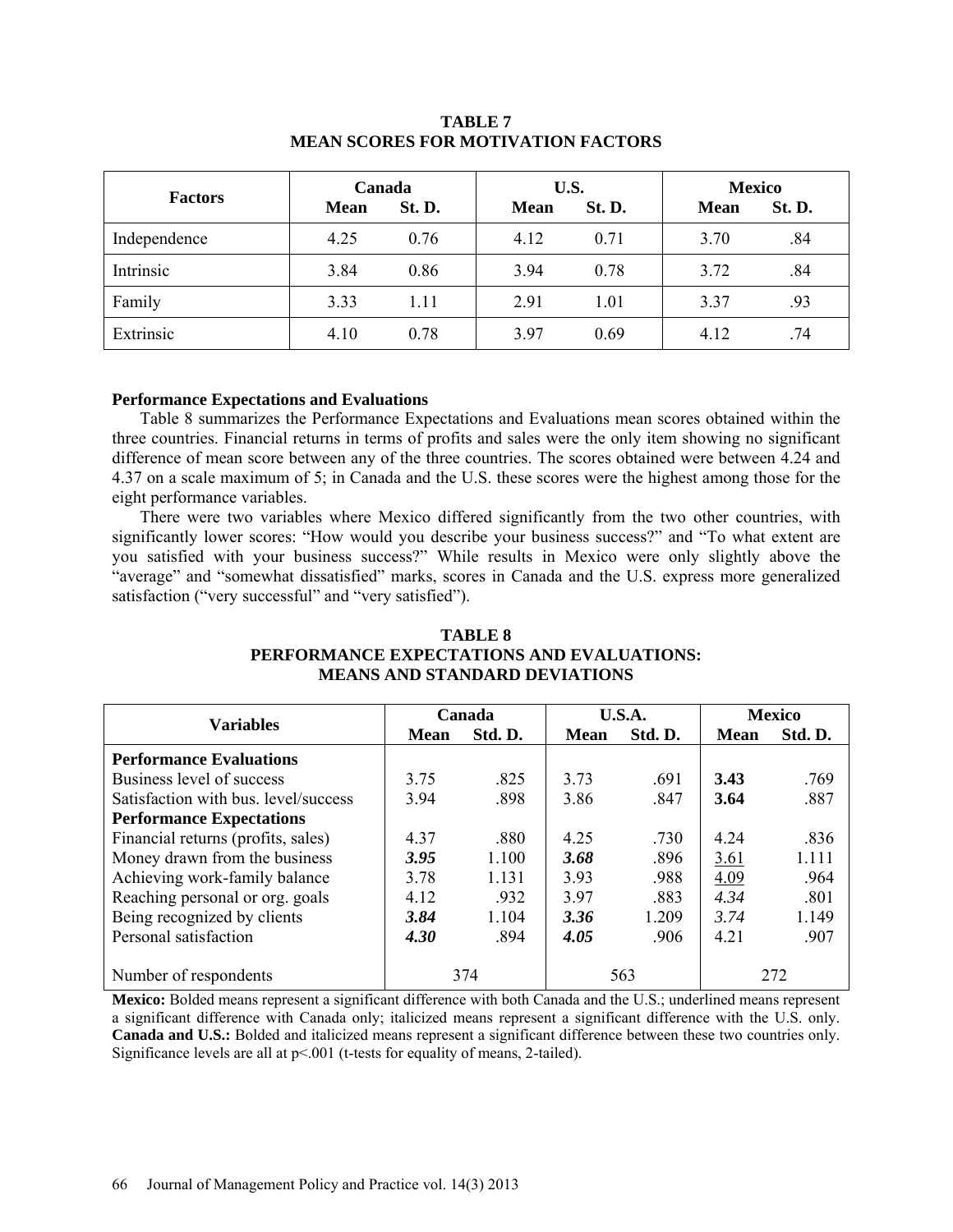The third hypothesis was that there would be a relation between the performance expectations considered as important by entrepreneurs and their motives in the three countries. In order to test this hypothesis, principal components analyses were performed for the six variables measuring the entrepreneurs' performance expectations in order to examine how they would be distributed between Intrinsic and Extrinsic expectations of performance on the part of the entrepreneurs in each country. Correlations were also computed between the Motive factors and the performance measures as well as the two Performance Evaluation variables that were part of the instrument. These results appear in tables 9 and 10.

|                                                                        | Canada       |           | U.S.         |           | Mexico       |           |
|------------------------------------------------------------------------|--------------|-----------|--------------|-----------|--------------|-----------|
| Performance Expectations                                               | Extrinsic    | Intrinsic | Extrinsic    | Intrinsic | Extrinsic    | Intrinsic |
| Financial returns - profits and sales<br>Money drawn from the business | .878<br>.896 |           | .807<br>.816 |           | .683<br>.832 |           |
| Work-Family balance                                                    |              | .544      | .479         | .349      | .660         |           |
| Personal or organizational goals                                       |              | .798      |              | .779      |              | .767      |
| To be recognized                                                       |              | .851      |              | .777      |              | .694      |
| Personal satisfaction                                                  |              | .841      |              | .792      |              | .842      |
| Eigenvalues                                                            | 1.808        | 2.387     | 1.131        | 2.453     | 1.129        | 2.383     |
| Explained variance %                                                   | 30.14        | 39.78     | 18.85        | 40.89     | 18.81        | 39.71     |
| Cronbach alpha                                                         | .77          | .77       | .56          | .71       | .59          | .67       |

## **TABLE 9 FACTOR ANALYSES ON PERFORMANCE EXPECTATIONS**

Two factors have appeared in each country, one associated with extrinsic or financial expectations, the other with intrinsic ones. While every country group had both extrinsic variables ("Financial returns" and "Money drawn") loading together, the "Work-Family balance" variable loaded differently across countries: in Canada, it loaded as expected with the group of intrinsic variables; in Mexico, it loaded with the extrinsic variables, while in the U.S. it was crossloaded below the acceptable threshold on both factors. The factorial model was effective, as it explained 69.9% of the total variance in Canada, 59.7% in the U.S., and 58.5% in Mexico.

## **Hypothesis Verification – Motivation and Performance**

In order to verify the third hypothesis, it is necessary to compare results obtained with both Motivation and Performance factors. The comparison is based upon the three correlation tables computed for each country. Positive significant correlations between the four Motivation Factors (Independence, Intrinsic, Family, Extrinsic), the two Performance Expectations Factors (Intrinsic and Extrinsic), and the two Performance Evaluation variables (Subjective Success Evaluation and Subjective Satisfaction Level) would show that the groupings of variables they represent move in the same direction. The verification of this hypothesis had to be conducted in three stages: first, correlations between Motivation Factors and Performance Expectations Factors were examined; secondly, correlations between Motivation Factors, Performance Expectations Factors, and the Subjective Success Evaluation Variable were examined, and third, Correlations between Motivation Factors, Performance Expectations Factors, and the Subjective Success Evaluation Variable were examined.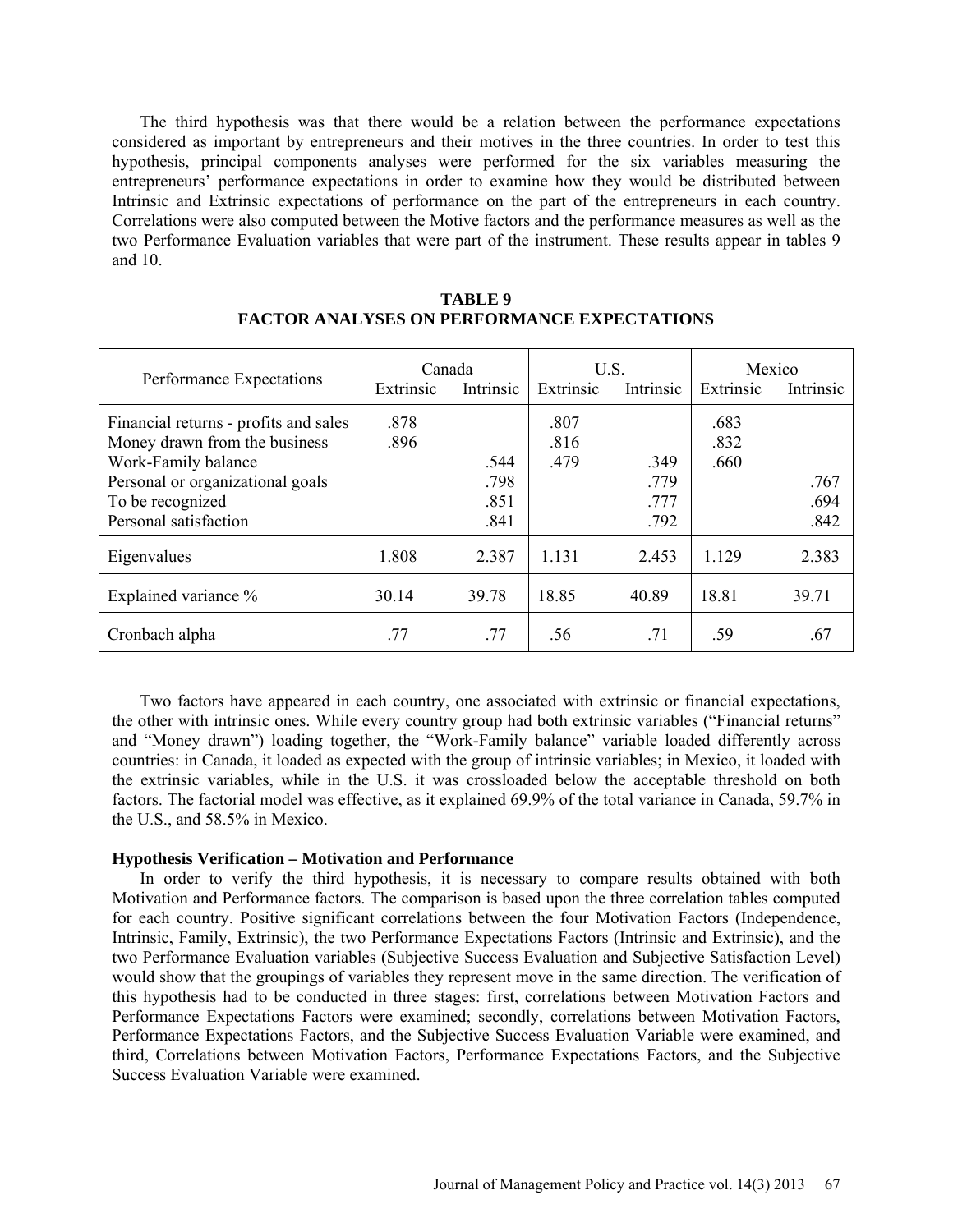### *Correlations Between Motivation Factors and Performance Expectations Factors*

In the three countries, the four Motivation Factors were positively related to both Intrinsic and Extrinsic Performance Expectations. The only exception was for the U.S., where the correlation between Intrinsic Motives and Extrinsic performance Expectations was close to zero. As it can be expected, in the three countries the correlations ranked highest or second-highest between Intrinsic Motives and Intrinsic Performance Expectations on one side, and between Extrinsic Motives and Extrinsic Performance Expectations on the other (from .355 to .547). In the three countries, correlations with Extrinsic Performance Expectations were much lower with the Independence, Family, and Intrinsic Motivation Factors. Conversely, correlations between these three Motivation Factors were higher with Intrinsic Performance Expectations, except in the case of Mexico, where the Independence and Family Motivation Factors were more strongly correlated with Extrinsic Performance Expectations than with Intrinsic Performance Expectations.

## *Correlations Between Motivation Factors, Performance Expectations Factors, and the Subjective Success Evaluation Variable*

In terms of Performance Evaluations, a positive correlation between a Motivation Factor or Performance Expectation Factor and the Subjective Success Evaluation variable would suggest that respondents evaluate their performance positively, or feel more successful, in relation to each category of Motivation Factor or Performance Expectation Factor. In the three countries, respondents motivated by Independence as well as those with an Intrinsic Performance Expectation showed a positive correlation with their evaluation of Success. This indicates that in both cases, these factors were related to feeling more successful. Correlations with the Success Evaluation variable included the Extrinsic Motive in the U.S. and Mexico (.21 and .18), the Family Motive (.19 and .21) in Canada and Mexico, the Intrinsic Motive in the U.S. (.15), and Extrinsic Performance Expectations in Mexico (.24).

## *Correlations Between Motivation Factors, Performance Expectations Factors, and the Subjective Satisfaction Level Variable*

The second aspect of Performance Evaluations that was measured was through the Subjective Satisfaction Level variable. A positive correlation between a Motivation or Performance Expectation Factor and the Subjective Satisfaction Level variable would suggest that respondents were more satisfied with their level of success in relation to each category of Motivation Factor or Performance Expectation Factor. In the three countries, respondents with an Intrinsic Performance Expectation showed a positive correlation with their Subjective Satisfaction Level. This indicates that in the three countries business people trying to reach intrinsic goals had a tendency to be more satisfied with their business performance. To the contrary in Canada and the U.S., respondents with an Extrinsic Performance Expectation showed a small negative correlation (-.018 and -.057) with their Subjective Satisfaction Level. Correlations with the Subjective Satisfaction Level variable included the Independence Motive in the U.S. and Mexico (.14 and .15), the Extrinsic Motive in the U.S. (.14), the Family Motive (.18 and .16) in Canada and Mexico, the Intrinsic Motive in the U.S. and Mexico (.16 and .18), and Extrinsic Performance Expectations in Mexico (.19).

While the above results do verify the third hypothesis, it is important to determine to what extent and how respondents converged and differed on the relations between their motives and their performance expectations and evaluations. These issues are discussed in the following section.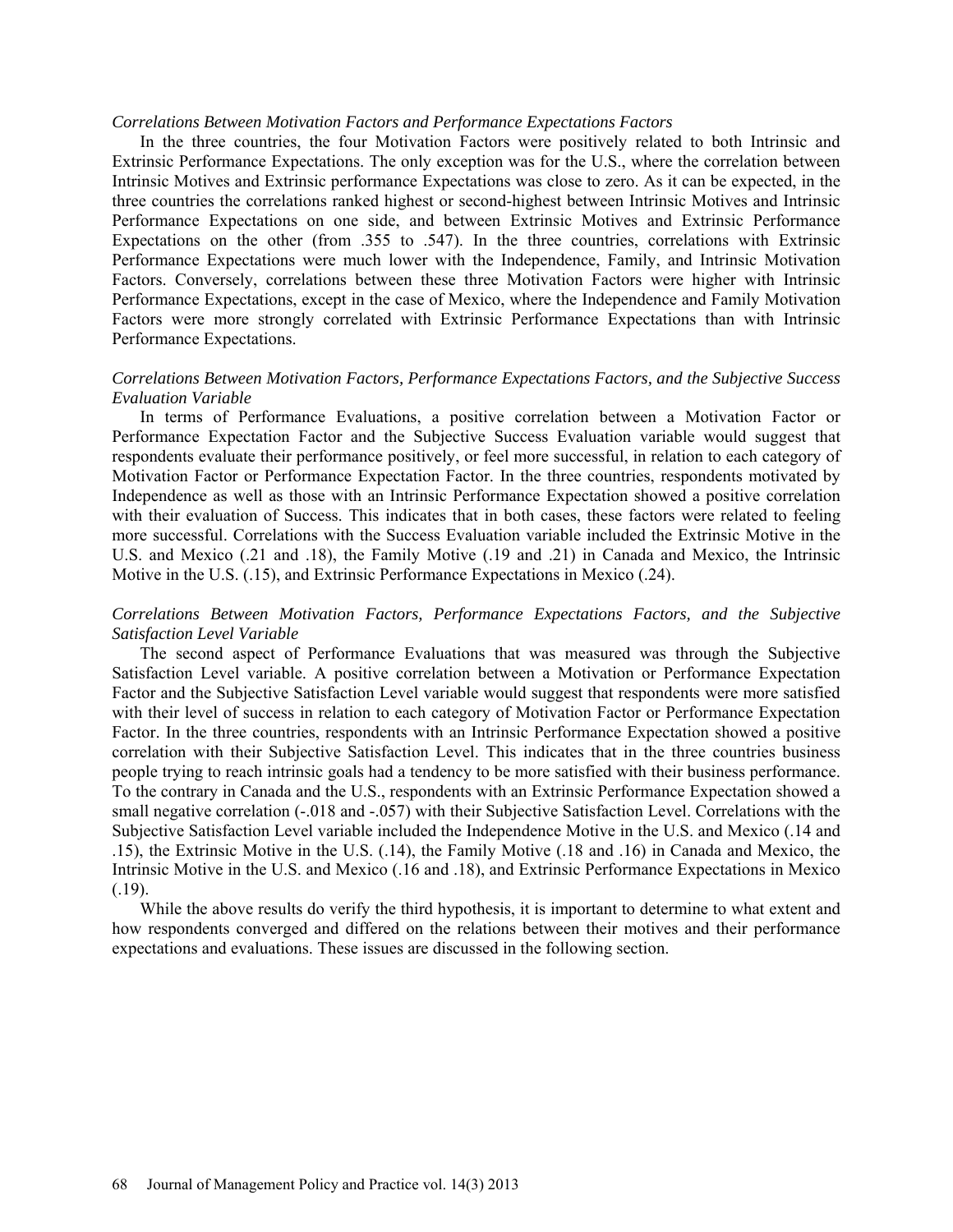## **TABLE 10A CORRELATIONS BETWEEN MOTIVATION FACTORS, PERFORMANCE EXPECTATIONS AND EVALUATIONS FOR CANADA**

| Motivation and<br>Performance Factors | Intrinsic<br>Performance<br>Expectations | Extrinsic<br>Performance<br>Expectations | Subjective<br><b>Success</b><br>Evaluation | Subjective<br>Satisfaction<br>Level |
|---------------------------------------|------------------------------------------|------------------------------------------|--------------------------------------------|-------------------------------------|
| Independence                          | .399**                                   | .399**                                   | $.129*$                                    | .098                                |
| Extrinsic                             | $.382**$                                 | $.537**$                                 | .067                                       | .061                                |
| Family                                | $.496**$                                 | $.374**$                                 | $.186**$                                   | $.177**$                            |
| Intrinsic                             | .489**                                   | .329**                                   | .080                                       | .084                                |
| Intrinsic Performance                 |                                          |                                          | $.201**$                                   | $.177**$                            |
| Expectations                          |                                          |                                          |                                            |                                     |
| <b>Extrinsic Performance</b>          |                                          |                                          | .037                                       | $-.018$                             |
| Expectations                          |                                          |                                          |                                            |                                     |

\*\*Significant at p<.01. \*Significant at p<.05.

# **TABLE 10B**

# **CORRELATIONS BETWEEN MOTIVATION FACTORS, PERFORMANCE EXPECTATIONS AND EVALUATIONS FOR THE UNITED STATES**

| Motives and<br>Performance Factors | Intrinsic<br>Performance | Extrinsic<br>Performance | Subjective<br><b>Success</b> | Subjective<br>Satisfaction |
|------------------------------------|--------------------------|--------------------------|------------------------------|----------------------------|
|                                    | Expectations             | Expectations             | Evaluation                   | Level                      |
| Independence                       | $.341**$                 | $.121**$                 | $.155***$                    | $.138**$                   |
| Extrinsic                          | $.286**$                 | $.355**$                 | $.208**$                     | $.142**$                   |
| Family                             | $.311**$                 | $.141**$                 | .082                         | .069                       |
| Intrinsic                          | $.467**$                 | .073                     | $.147**$                     | $.161**$                   |
| Intrinsic Performance              |                          |                          | $.094*$                      | $.153**$                   |
| Expectations                       |                          |                          |                              |                            |
| <b>Extrinsic Performance</b>       |                          |                          | .081                         | $-.057$                    |
| Expectations                       |                          |                          |                              |                            |

\*\*Significant at p<.01. \*Significant at p<.05.

# **TABLE 10C CORRELATIONS BETWEEN MOTIVATION FACTORS, PERFORMANCE EXPECTATIONS AND EVALUATIONS FOR MEXICO**

| Motives and                  | Intrinsic    | Extrinsic    | Subjective     | Subjective   |
|------------------------------|--------------|--------------|----------------|--------------|
| Performance Factors          | Performance  | Performance  | <b>Success</b> | Satisfaction |
|                              | Expectations | Expectations | Evaluation     | Level        |
| Independence                 | $.333**$     | $344**$      | $142*$         | $.149*$      |
| Extrinsic                    | $.246**$     | $.446**$     | $.184**$       | .071         |
| Family                       | $.264**$     | $.405**$     | $.207**$       | $.159**$     |
| Intrinsic                    | $.502**$     | $.247**$     | .108           | $.182**$     |
| Intrinsic Performance        |              |              | $128*$         | $.165**$     |
| Expectations                 |              |              |                |              |
| <b>Extrinsic Performance</b> |              |              | $.245**$       | $.189**$     |
| Expectations                 |              |              |                |              |

\*\*Significant at p<.01. \*Significant at p<.05.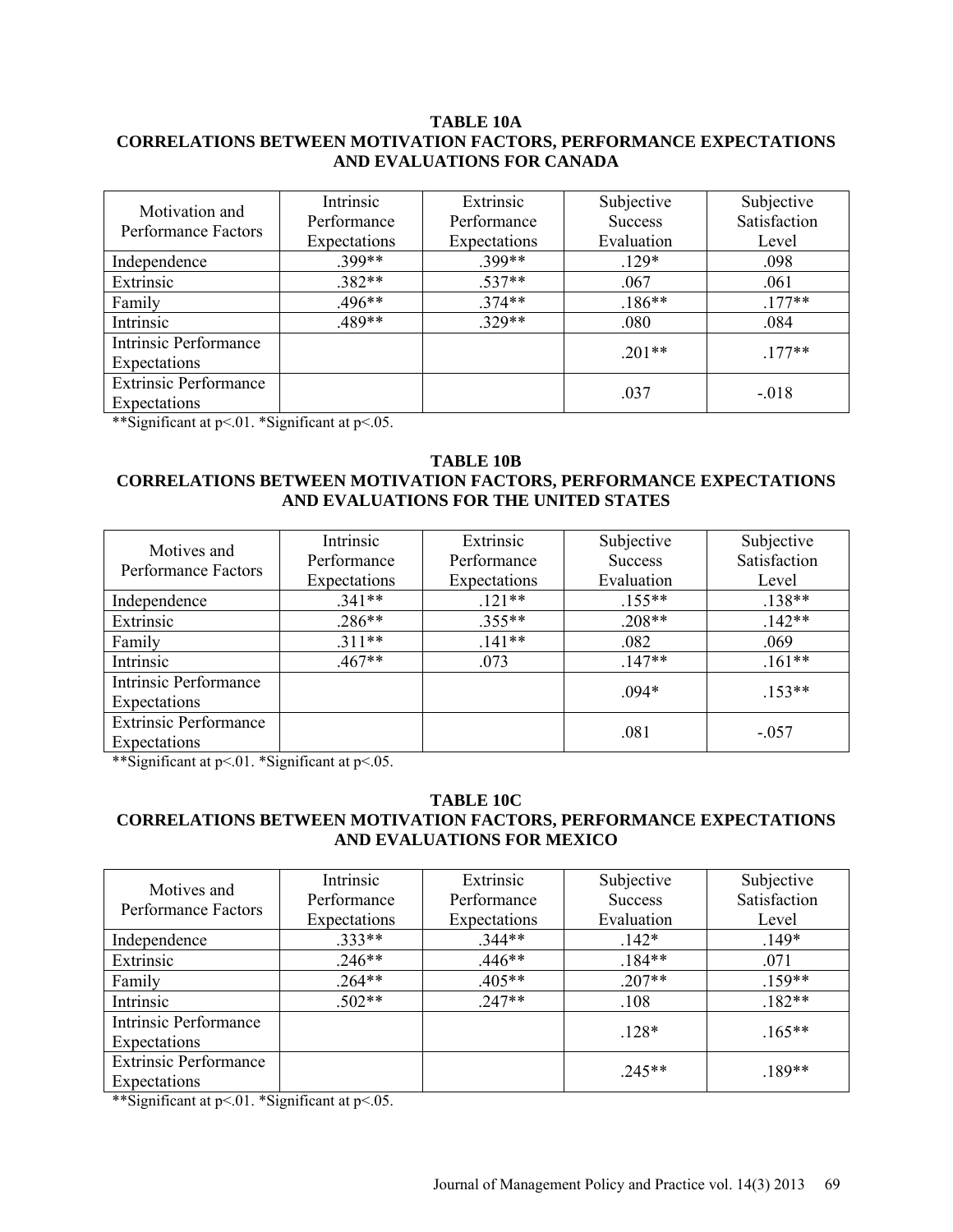#### **DISCUSSION**

## **Similarities and Differences Between Canada, Mexico, and the U.S.**

*Subjective Perceptions of Motives and Performance Among Entrepreneurs*

It is worthy to note that respondents were consistent in their answers by indicating a preference for financial or extrinsic financial expectations when they had extrinsic motives. Conversely, those who had intrinsic financial expectations were also those with intrinsic motives. These results suggest that using subjective measures to evaluate the performance of small and medium-sized businesses can be a way of obtaining conclusive results when trying to compare and match motivational to performance variables. As owners and managers of their firms, for researchers to recognize that entrepreneurs' real or achieved success may be more subjective than objective, could be the key to unlock the mechanisms of their motives/rewards cognitive system.

#### *Mexico*

The above results lead to a number of observations about the motives and the attitudes of business respondents in the three countries considered. Mexican respondents rated their success lower than their Canadian and U.S. counterparts, and were also satisfied at a significantly lesser level. Not surprisingly, their performance expectations were not as strictly primarily extrinsic but were a mix of personal or intrinsic as well as extrinsic expectations. This is consistent with the fact that 34.6% of them had started their business due to economic necessity, and that Mexican respondents had significantly stronger motives than their Canadian and/or U.S. counterparts in areas directly or indirectly contributing to secure an income and maintain it. Particularly important for them were Motivation variables such as increasing one's income, creating one's job, always have job security and provide jobs for one's family. Other strong motives of increasing sales and profits and maximizing business growth were consistent with these personal and family-oriented extrinsic motives among Mexican respondents. The burden related to economic survival in an environment devoid of job assistance has the effect of setting aside motives factors such as Independence and Intrinsic, which is also very consistent with the Maslowian hierarchy of needs (basic needs must be satisfied in the long term before one can contemplate satisfying higher-level ones).

In terms of performance as it is related to motives, Mexican business people with intrinsic motives did not see themselves as successful as compared to those who were pursuing other motives, whatever they were. To confirm what has been observed above, those with Extrinsic Performance Expectations had the highest association with being successful, as well as those who were motivated by family reasons. These two groups also had the highest association in terms of satisfaction levels.

An interesting statistic comparison can be made for Mexico between this research and a previous one (Samaniego, 1998): while the proportion of entrepreneurs motivated by economic necessity was 65% in the late Nineties, the proportion observed in Mexico in 2010-2011 was down to 34.6% in Guadalajara and Monterrey. This comparison must, however, be considered with caution as, like most other studies on Mexican entrepreneurs, the Samaniego (1998) one is based upon macroeconomic statistics (in that case, the 1996 *National Survey of Micro-Enterprises* and the *National Employment Survey* for cities of over 100,000 population).

#### *Canada and the U.S.*

Not surprisingly, Canadian and U.S. respondents rated the Independence Motive as highest and the Extrinsic Motive as second, followed by the Intrinsic and Family Motives. However, in the U.S. the Family Motive appeared unrelated to both their evaluation of success and their level of satisfaction, while in Canada it was the Extrinsic Motive that had no such correlation. These diverging results are consistent with the factor analysis. The Independence Motive was positively related to Success Evaluation, meaning that people motivated by a desire of independence had more of a tendency to feel successful, however only the U.S. respondents also had a tendency to express more satisfaction with their success. In both countries, Extrinsic Performance Expectations were not seen related to actual performance perceptions,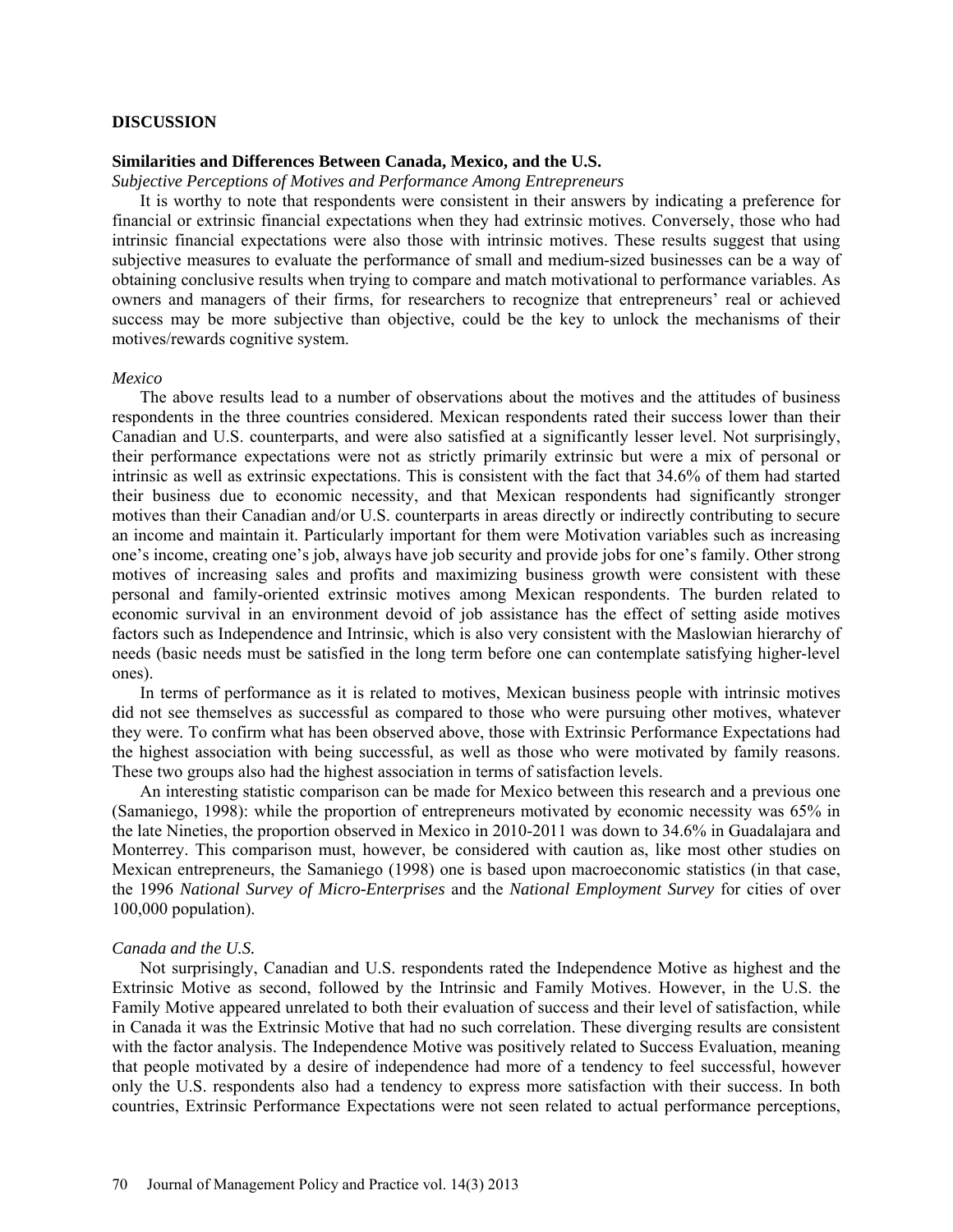which is consistent with the idea that they represent an obligation if one wishes to remain in business. In both countries, respondents put a positive association between Intrinsic Performance Expectations and their feeling of both having achieved success and being satisfied by it. In other words, extrinsic expectations are a given, while intrinsic ones are the real bonus for being in business.

#### *Instrument*

Regarding the instrument, it is notable that while reliability levels were highest for Canada, they had a tendency to be lower in the U.S. and Mexico. Factor groupings obtained were very similar to those from previous studies (Kuratko, Hornsby, Nafzinger, 1997; Robichaud, McGraw & Roger, 2001; Benzing, Chu, and Kara, 2009) using the same instrument or similar instruments. This is very encouraging for researchers in the field of entrepreneurial motivation across various countries and cultures.

#### *Other Considerations*

It must be noted that data from each country comprised sub-samples from two distinct regions. Time and space constraints prevented from reporting on each of the six regions, particularly on specific contextual aspects such as urban as opposed to rural areas (in Canada and the U.S., as most of the Mexican respondents were located in large cities), necessity and opportunity entrepreneurs, gender aspects, and other characteristics such as poverty and other social and demographic descriptors. As most of the published studies about Mexico deal with macroeconomic measures, it will be interesting to examine if new realities are appearing among entrepreneurs in that country through the empirical data obtained in Guadalajara and Monterrey through this study. Several of these potential aspects will be reported upon separately by various teams of researchers from the participating institutions. The data bank obtained through this project is very promising and should provide more fruitful results in the near future.

#### **CONCLUSION**

In conclusion this study contributes to the burgeoning and impressive research on entrepreneurial motivation. Our multicounty research endeavor was guided by the need to better understand the multidimensional nature of motivation for business ownership. Findings suggest that entrepreneurial motivation is indeed complex although the motivational constructs of extrinsic, independence, intrinsic and family security were consistently displayed by small business owners across Mexico, Canada, and the United States, similarly to entrepreneurs from other parts of the world. Perhaps more interesting is that the degree of motivation exhibited as well as the linkages to business performance appears to systematically vary across country contexts. Findings underscore and illustrate the importance of multicounty studies in deepening our understanding of motivation and the relationship to business performance in management research.

#### **ACKNOWLEDGEMENTS**

The authors thank Professor John Gruidl at Western Illinois University for contributing to the data collected for this study. The authors thank Professor Yves Robichaud from the Faculty of Management at Laurentian University for kindly reviewing and suggesting improvements to this paper, and Christine Tellier, who formatted the final version of this paper.

This research was partially funded by the federal governments of Canada, Mexico, and the United States via the North American Mobility in Higher Education Program; it was also partially funded by CGA Canada.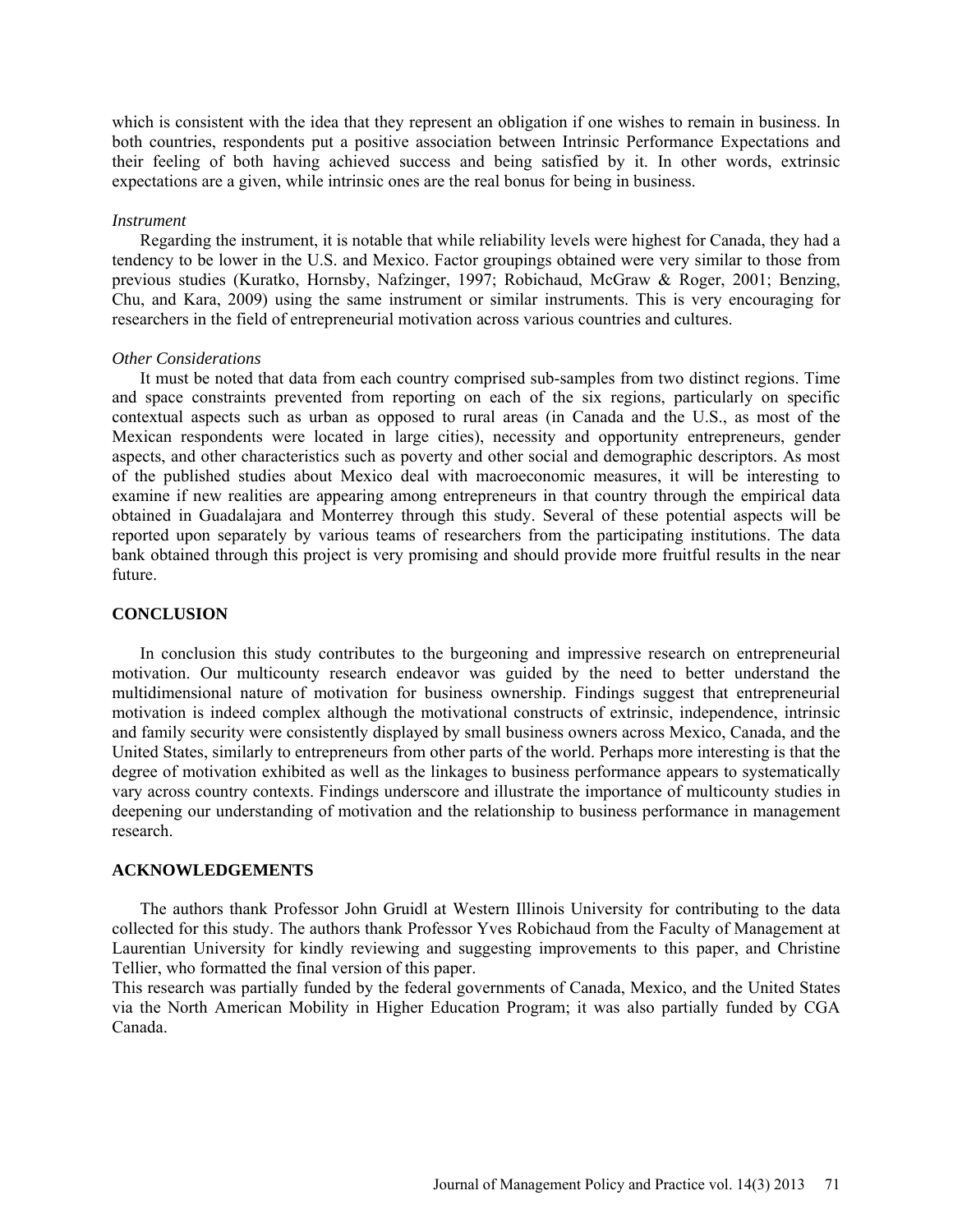## **REFERENCES**

Ajzen, I., Fishbein, M. (1980) *Understanding Attitudes and Predicting Social Behavior.* Englewood-Cliffs, NJ: Prentice-Hall.

Alarcon, D., and Zepeda, E. (2004) "Economic Reform or Social Development? The Challenges of a Period of Reform in Latin America: Case Study of Mexico" *Oxford Development Studies*, 32, 1, 59-86.

Bargain, O., Kwenda, P. (2010) "Is Informality Bad? Evidence from Brazil, Mexico and South Africa" Bonn: IZA Discussion Paper No. 4711, 26 p.

Bartoshuk, A.K. (1971) "Motivation" in J.W. Kling and L.A. Riggs, *Woodworth and Schlossberg's Experimental Psychology* New York: Holt, Rinehart and Winston, 793-845.

Beach, F.A. (1955) "The Descent of Instinct" *Psychological Review*, 62, 401-410.

Beach, F.A. (1948) *Hormones and Behavior*. New York: Hoeber.

Begley, T.M., Tan, W.L. (2001) "The Socio-cultural Environment for Entrepreneurship: A Comparison Between East-Asian and Anglo-Saxon Countries" *Journal of International Business Studies,* 32, 3, 537- 553.

Benzing, C. and H.M. Chu, (2009). A comparison of the motivations of small business owners in Africa. *Journal of Small Business and Enterprise Development*, 16, 1, 60-77.

Benzing, C., Chu, M., and Callanan,G. (2005)'Regional comparison of the motivation and problems of Vietnamese entrepreneurs.' *Journal of Developmental Entrepreneurship,* 3, 3-27.

Benzing, C., Chu, H.M., and Kara O. (2009). "Entrepreneurs in Turkey: A Factor Analysis of Motivations, Success Factors, and Problems," *Journal of Small Business Management* 47, 1, 58-91.

Buechler, H.C. and Buechler J.M. (1992) *Manufacturing Against the Odds: Small-Scale producers in an Andean City.* Boulder: Westview Press.

Campbell, J.P., Dunnette, M.D., Lawler, E.E., Weick K.E. (1970) "Expectancy Theory" in Campbell J.P. et al. *Managerial Behavior and Effectiveness*. McGraw Hill.

Carrasco, R. (1999) "Transitions to and from Self-Employment in Spain: An Empirical Analysis" *Oxford Bulletin of Economics and Statistics*, 61, 3, 315-341.

Carsrud, A., and Brannback, M. (2011) "Entrepreneurial Motivations: What Do We Still Need to Know?" *Journal of Small Business Management*, 49 (1), 9-26.

Chu, H. M., Benzing, C., and McGee, C. (2007). 'Ghanaian and Kenyan entrepreneurs: Analysis of their motivations, success characteristics and problem.' *Journal of Developmental Entrepreneurship,* 6, 17-31.

Chu, HM, Leach, E & Manuel, R. (1998) 'Cultural effect and strategic decision among Filipino entrepreneurs', Proceedings from the International Conference for Small Business, [http://www.sbaer.uca.udu/research/1998/ICSB/j010.htm.](http://www.sbaer.uca.udu/research/1998/ICSB/j010.htm)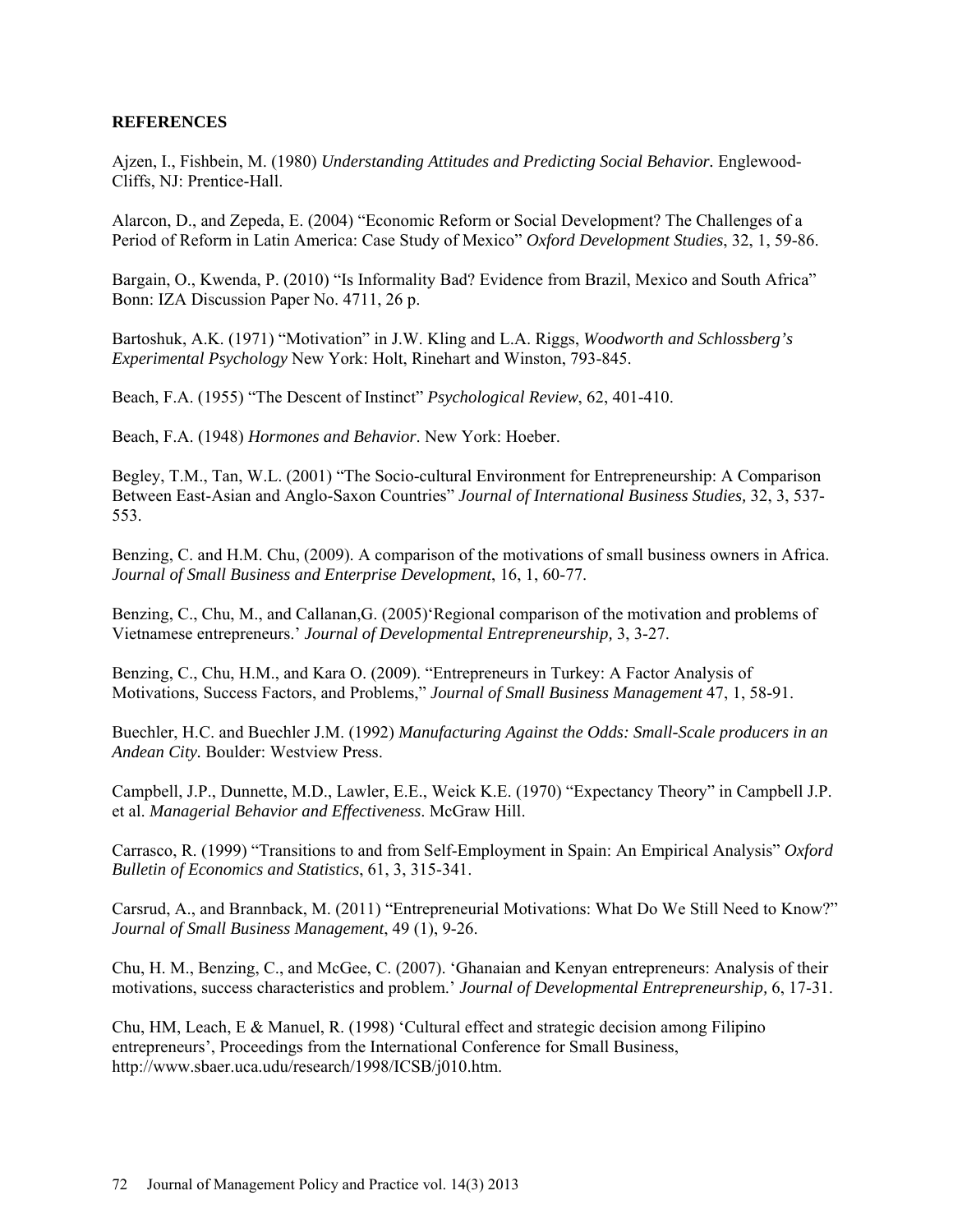Collier, G. (1964) "Thirst as a Determinant of Reinforcement" in M.I. Wayner (Ed.), *Thirst.* Oxford: Pergamon, 287-303.

Cook, S. and L. Binford. (1990). Obliging Need: Rural petty industry in Mexican capitalism. Austin: University of Texas Press

Costello, A.B., and Osborne, J.W. (2005) "Best Practices in Exploratory Factor Analysis: Four Recommendations for Getting the Most From Your Analysis". *Practical Assessment Research and Evaluation*, 10, 7. Available online:<http://pareonline.net/pdf/v10n7.pdf>

Cunningham, W.V., Maloney, W.F. (2001) "Heterogeneity among Mexico's Microenterprises: An Application of Factor and Cluster Analysis" *Economic Development and Cultural Change*, 5, 131–156.

Deese, J. (1967) *General Psychology*. Boston: Allyn and Bacon.

De Soto, H. (1989) *The Other Path: The Invisible Revolution in the Third World.* New York: Harper Row.

Engelen, A., Heinemann, F., Brettel, M. (2009) "Cross-cultural entrepreneurship research: Current status and framework for future studies". *Journal of International Entrepreneurship,* 7, 163-189.

Eversole, R. (2003) "My Business Pays Me: Labourers and Entrepreneurs Among the Self-Employed Poor in Latin America" *Bulletin of Latin American Research* 22, 1, 102-116.

Fairlie, R.W., and Woodruff, C. (2007) "Mexican Entrepreneurship: A Comparison of Self-Employment in Mexico and the United States" in Borjas, G.J. (ed.) *Mexican Immigration to the United States*, p. 123- 158. Chicago: University of Chicago Press.

Fajnzylber, P., Maloney, W.F., and Montes-Rojas, G.V. (2009) "Releasing Constraints to Growth or Pushing on a String? Policies and Performance of Mexican Micro-Firms" *Journal of development Studies*, 45, 7, 1027-1047.

Fajnzylber, P., Maloney, W.F., and Montes-Rojas, G.V. (2006) "Microenterprise Dynamics in Developing Countries: How Similar are They to Those in the Industrialized World? Evidence from Mexico" *World Bank Economic Review*, 20, 3, 389-419.

Feeser, H.R., Dugan, K.W. (1989) "Entrepreneurial Motivation: A Comparison of High and Low Growth High Tech Founders" in R. H. Brockhaus, N.C. Churchill, J.A. Katz, B.A. Kirchhoff, K.A. Vesper, and W.E. Wetzel, *Frontiers of Entrepreneurship Research,* Wellesley, MA: Babson College and Saint Louis University, 13-27.

Fields, G.S. (1990) "Labor Market Modelling and the Urban Informal Sector: Theory and Evidence." In D. Turnham, B. Salomé, and A. Schwarz, (eds.) *The Informal Sector Revisited.* Paris: OECD.

Fiess, N.M., Fugazza, M., and W.F. Maloney (2010) "Informal Self-Employment and Macroeconomic Fluctuations" *Journal of Development Economics*, 91, 211-226.

Freytag, A., Thurik, R. (2007) "Entrepreneurship and Its Determinants in a Cross-Country Setting". *Journal of evolutionary Economics,* 17, 2, 117-131.

Galli, R.; Kucera, D. (2008) "Gender, Informality and Employment Adjustment in Latin America" Working Paper No. 85. Geneva: International Labour Office, 51 p.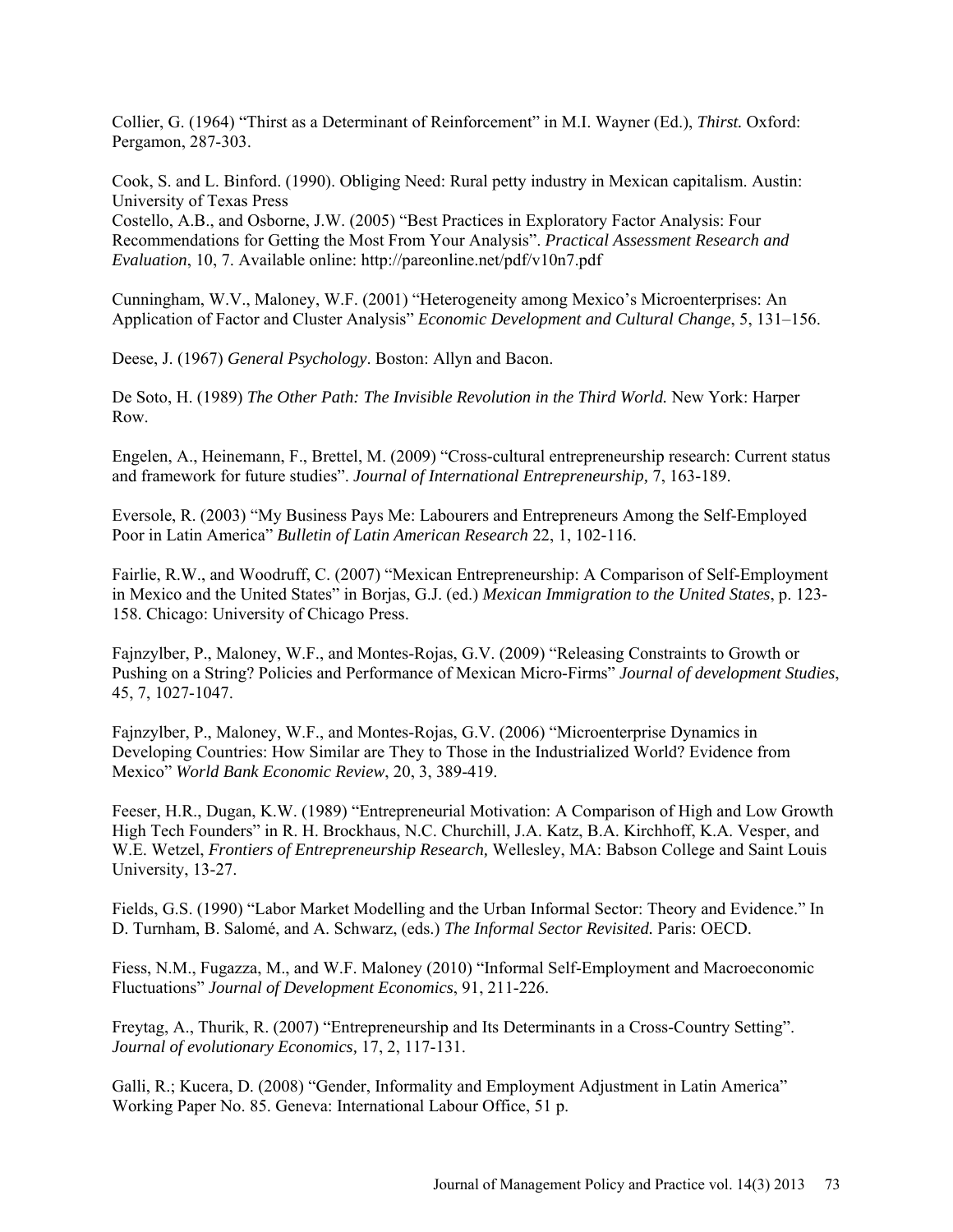Galli, R.; Kucera, D. (2004) "Labor Standards and Informal Employment in Latin America", in *World Development*, 42, 5, 809-28.

Gartner, W.B., Bird, B.J., and A.J. Starr (1992). "Acting as if: Differentiating entrepreneurial from organisational behaviour". Entrepreneurship Theory and Practice, 16, 3, 13-32.

Guerra, E. (2005) "La Aneregogia de la Voluntad, propuesta Educativa Sociointercultural de la Universidad Autonoma Indigena de Mexico". *Ra Ximbai*, 1, 1, 15-38.

Hernandez L., E. and Velazquez R.J. (2002) Globalizacion, desigualdad y pobreza: lecciones de la experiencia mexicana, Universidad Auto´noma Metropolitana and Plaza y Valde´s, Mexico City.

Herzberg, F. (1968) "One more time: How do you motivate employees?" *Harvard Business Review*, 46, 2.

Hessels, J., van Gelderen, M., Thurik, R. (2008) "Entrepreneurial aspirations, motivations, and their drivers". *Small Business Economics*, 31, 323-339.

Kantis, H., Ishida, M., and Komori, M. (2002) *Entrepreneurship in Emerging Economies: The Creation and Development of New Firms in Latin America and East Asia.* Washington, DC: Inter-American Development Bank - Sustainable Development Department Private Enterprise and Financial Markets Subdepartment Micro, Small and Medium Enterprise Division.

Kay, L.M., Beshel, J. and Martin, C. (2006) "When Good Enough is Best" *Neuron*, 51, 3, 351-8.

Klapper, L., Amit, R., Guillen, M.F. (2010) "Entrepreneurship and Firm Formation Across Countries". in Lerner, J. and A. Schoar (eds.) *International Differences in Entrepreneurship,* p. 129-158. Chicago: University of Chicago Press.

Krueger, N.F., Carsrud, A.L. (1993) "Entrepreneurial Intentions: Applying the Theory of Planned behaviour" *Entrepreneurship and Regional Development,* 5, 315-330.

Kuratko, D.F., Hornsby, J.S., and Naffziger, D.W. (1997) "An examination of owner's goals in sustaining entrepreneurship," *Journal of Small Business Management* 35, 1, 24-33.

Kusnezova, N. (1999) "Roots and Philosophy of Russian Entrepreneurship". *Journal for East European Management Studies*, JEEMS, 4, 1, 45-72.

Ledeneva, A.V. (1998) *Russia's Economy of Favours: Blat, Networking and Informal Exchange*. Cambridge: Cambridge University Press.

Li, P.S., and C. Dong (2007) "Earnings of Chinese Immigrants in the Enclave and Mainstream Economy" *Canadian Review of Sociology and Anthropology*, 44, 1, 65-99.

Lorenz, K. (1966) *On Aggression*. New York: Harcourt, Brace and World.

Maloney, W.F. (2004) "Informality Revisited" *World Development*, 32, 7, 1159-1178.

Maloney, W.F. (1999) "Does Informality Imply Segmentation in Urban Labor Markets? Evidence from Sectoral Transitions in Mexico". *World Bank Economic Review*, 13, 2, 275-302.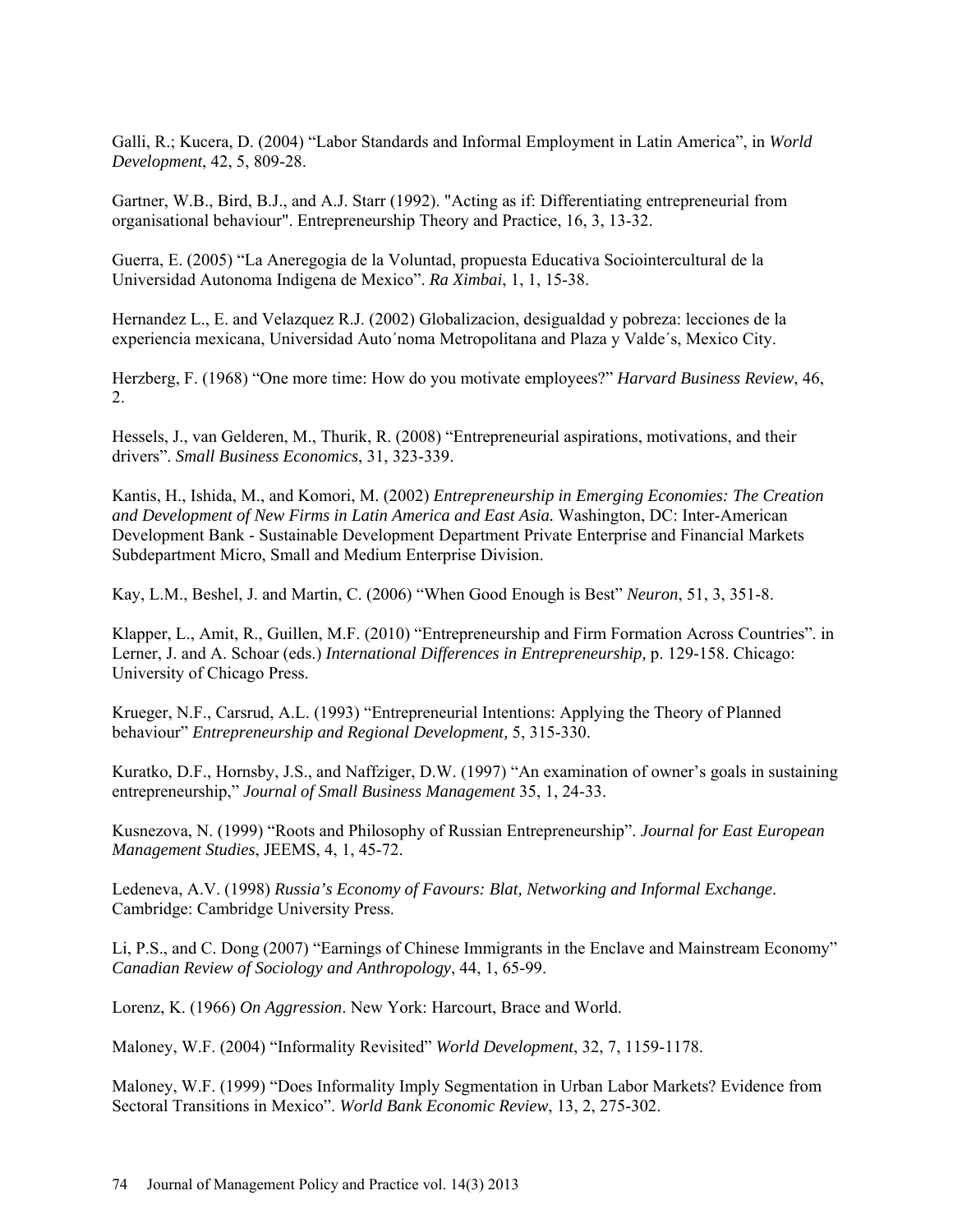Maslow, A.H. (1943) "A Theory of Human Motivation". *Psychological Review*, 50, 370-396.

McClelland, D.C. (1986). "Characteristics of successful entrepreneurs". *Journal of Creative Behavior*, 21, 219-33.

McClelland, D.C. (1968). *The Achieving Society*. (Second ed.) New York, NY: Van Nostrand.

McClelland, D.C. (1965). "Achievement motivation can be developed". *Harvard Business Review*, 43, 6, 178.

McClelland, D.C. (1962) "Business Drive and National Achievement". *Harvard Business Review*, 40, 4,  $99 - 112$ .

McClelland, D.C. (1961). The Achieving Society. New York, NY: Van Nostrand.

McClelland, D.C., and D.G. Winter (1969). *Motivating Economic Achievement*. New York, NY: Free Press.

McKinley, T., and Alarcon, D. (1995) "The Prevalence of Rural Poverty in Mexico" *World Development*, 23, 9, 1575-1585.

Megibow, M. & Zeigler, H.P. (1968) "Readiness to Eat in the Pigeon". *Psychonomic Science*, 12, 17-18.

Miller, N.E. (1957) "Experiments on Motivation" *Science*, 126, 1271-1278.

Miller, N.E. (1956) "Effects of Drugs on Motivation: The Value of using a Variety of Measures". *Annals of the New York Academy of Sciences*, 65, 318-333.

Mitchell, R.K., Smith, J.B., Seawright, K.W., Morse, E.A. (2000). [Cross-cultural cognitions and the](http://www.ronaldmitchell.org/publications/mitchell%20smith%20seawright%20morse%202000.pdf)  [venture creation decision.](http://www.ronaldmitchell.org/publications/mitchell%20smith%20seawright%20morse%202000.pdf) *Academy of Management Journal* 43, 5, 974-993.

Morris, M.H., Miyasaki, N.N., Watters, C.E., and Coombes, S.M. (2006). "The Dilemma of Growth: Understanding Venture Size Choices of Women Entrepreneurs," *Journal of Small Business Management*  44(2), 221-244.

Naffziger, D.W., Hornsby, J.S., Kuratko, D.F., (1994). "A proposed research model of entrepreneurial motivation," *Entrepreneurship Theory and Practice* 18, 3, 29-41.

Nie, N.H., Hull, C.H., Jenkins, J.G., Steinbrenner, K., and Bent, D.H. (1975) *Statistical Package for the Social Sciences*, Second Edition. New York: McGraw-Hill.

Perry, G.; Maloney, W.; Arias, O.; Fanjzilber, P.; Mason, A.; Saavedra-Chanduvi, J. (2007) *Informality: Exit and Exclusion*. The World Bank Latin American and Caribbean Studies.

Pisani, M.J., and Pagan, J.A. (2004) "Self-Employment in the Era of the New Economic Model in Latin America: A Case Study from Nicaragua". *Entrepreneurship and Regional Development*, 16, 4, 335-350.

Pisani, M.J. and Patrick, J.M. (2002) "A conceptual model and propositions for bolstering entrepreneurship in the informal sector: The case of Central America". *Journal of Developmental Entrepreneurship*, 7, 95-111.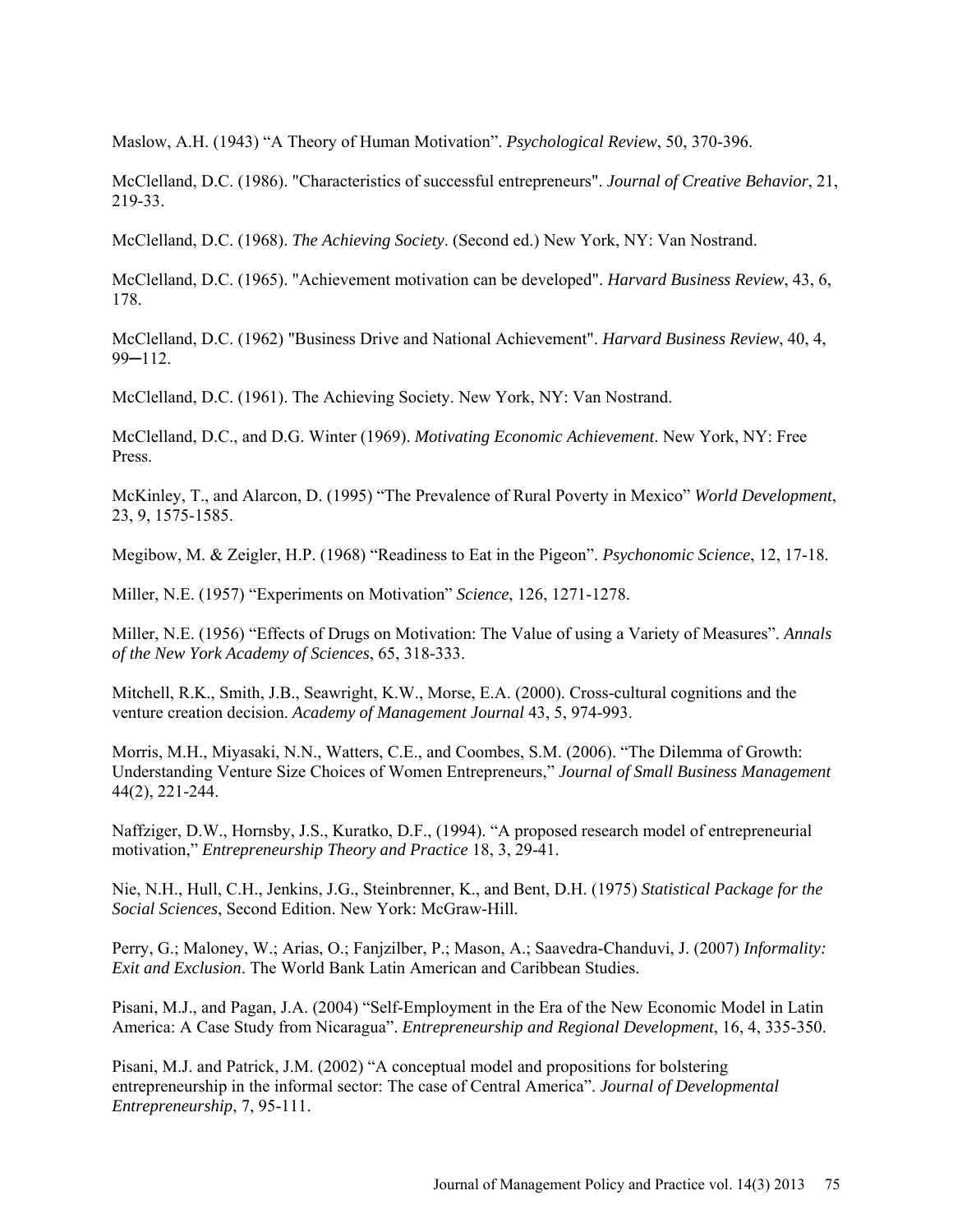Popli, G.K. (2010) "Trade Liberalization and the Self-Employed in Mexico" *World Development*, 38, 6, 803-813.

Porter, L.W., Lawler E.E. (1968) *Managerial Attitudes and Performance*. Dorsey-Irwin.

Portes, A., and Schauffler, R. (1993) "Competing perspectives on the Latin American informal sector", *Population and Development Review*, 19, 33-60.

Reynolds, P.D., Camp, S.M., Bygrave, W.D., Autio, E. & Hay, M. (2002). *GEM Global Entrepreneurship Report*, 2001 Summary Report, 1-126.

Rinberg, D., Koulakov, A. and A. Gelperin. (2006) "Speed accuracy trade-off in olfaction". *Neuron*, 51, 3, 351-358.

Roberts, K, and Zhou, C. (2000) "New Private Enterprises in Three Transitional Contexts: Central Europe, the Former Soviet Union and China". *Post-Communist Economies* 12, 2, 187-199.

Robichaud, Y. (2011). *Les facteurs explicatifs de la performance des petites entreprises,* Sarrebruck, Allemagne : Editions universitaires européennes, 192p.

Robichaud, Y., Cachon, J.-C., Haq, R. (2010) "Motives, Success Factors, and Barriers among Canadian Female Entrepreneurs: The Case of Greater Sudbury" *Entrepreneurial Practice Review*, 1, 2, 36-64.

Robichaud, Y. et E. McGraw, (2008). "Les motivations entrepreneuriales comme facteur explicatif de la taille des entreprises," *Journal of Small Business and Entrepreneurship* 20, (1).

Robichaud, Y., E. McGraw, and A. Roger (2001). "Towards the development of a Measuring Instrument for Entrepreneurial Motivations," *Journal of Developmental Motivation* 6, 1, 189-202.

Samaniego, N. (1998). Urban self-employment in Mexico recent trends and policies. Paper presented at the Canadian International Labor Network Conference, Burlington, ON, 24–26 September 1998, 35 p.

Scott, M.G., Anderson, A. (1992) "The Environment for Rural Entrepreneurship: The Commodification of the Countryside" Working Paper, Stirling University: Scottish Enterprise Foundation, 14 p.

Skinner, B. F. (1976) *About Behaviorism*. Knopf.

Skinner, B.F. (1953) *Science and Human Behavior*. New York: Free Press.

Smallbone, D., Piasecki, B., Venesaar, U., Rumpis, L., and Budreikaite, D. (1996) *The Survival, Growth and Support Needs of Manufacturing SMEs in Poland and the Baltic States*. Final Report for Phare (ACE) project (contract no. 94-0743R), Middlesex University: Centre for Enterprise and Economic Development Research.

Smallbone, D., and Welter, F. (2001) "The Distinctiveness of Entrepreneurship in Transition Economies" *Small Business Economics*, 16, 4, 249-262.

Smallbone, D., Welter, F., Isakova, N., Klochko, I., Aculai, E., and Slonimski, A. (1999) *Identifying the Support Needs of Small Enterprises in Ukraine, Belarus and Moldova to Develop an Agenda for Policy at*